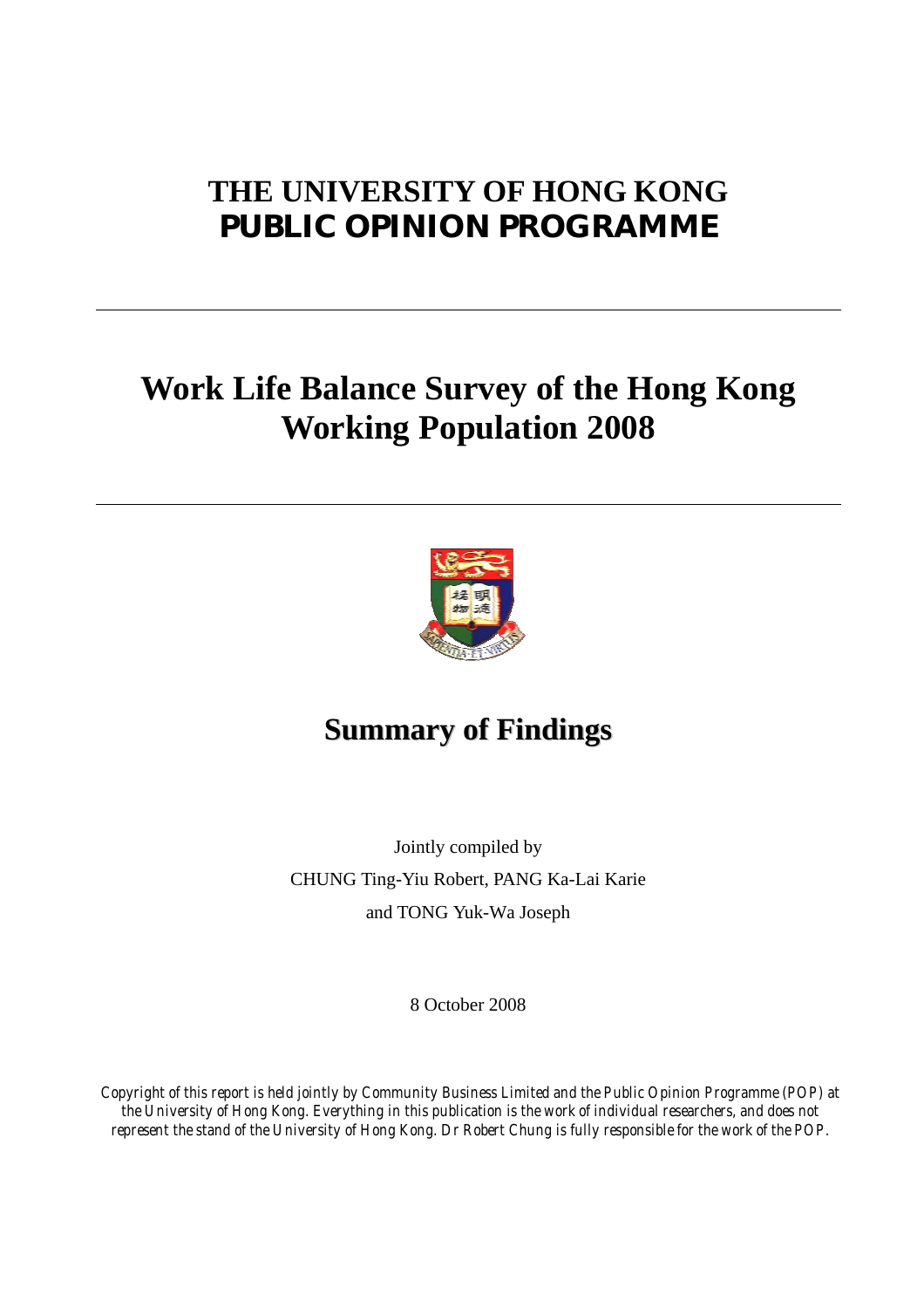# **Public Opinion Programme, The University of Hong Kong**

Work Life Balance Survey of the Hong Kong Working Population 2008

Summary of Findings

# *I. Preamble*

- 1.1 The Public Opinion Programme (POP) was established in June 1991 to collect and study public opinion on topics which could be of interest to academics, journalists, policy-makers, and the general public. POP was at first under the Social Sciences Research Centre, a unit under the Faculty of Social Sciences of the University of Hong Kong, it was transferred to the Journalism and Media Studies Centre in the University of Hong Kong in May 2000. In January 2002, it was transferred back to the Faculty of Social Sciences in the University of Hong Kong. Since its establishment, POP has been providing quality survey services to a wide range of public and private organizations, on condition that they allow the POP Team to design and conduct the research independently, and to bear the final responsibilities. POP also insists that the data collected should be open for public consumption in the long run.
- 1.2 In March 2006, the Community Business Limited commissioned POP to conduct a public opinion poll entitled "Work Life Balance Survey of the Hong Kong Working Population 2006". The primary objective of the survey was to gauge the current status of Hong Kong people's work and personal life, their satisfaction of work-life balance as well as their expectation of a balanced life. The survey was repeated in July 2007 to track changes in the local working population. In July 2008, the Community Business Limited again commissioned POP, for the third time, to conduct this "Work Life Balance Survey" to serve exactly the same purpose.
- 1.3 The research instrument used in this study was designed entirely by the POP Team after consulting Community Business Limited, and the majority of questions were repeated from the last survey for direct comparison. Fieldwork operations and data analysis were also conducted independently by the POP Team, without interference from any outside party. In other words, POP was given full autonomy to design and conduct the survey, and POP would take full responsibility for all the findings reported herewith.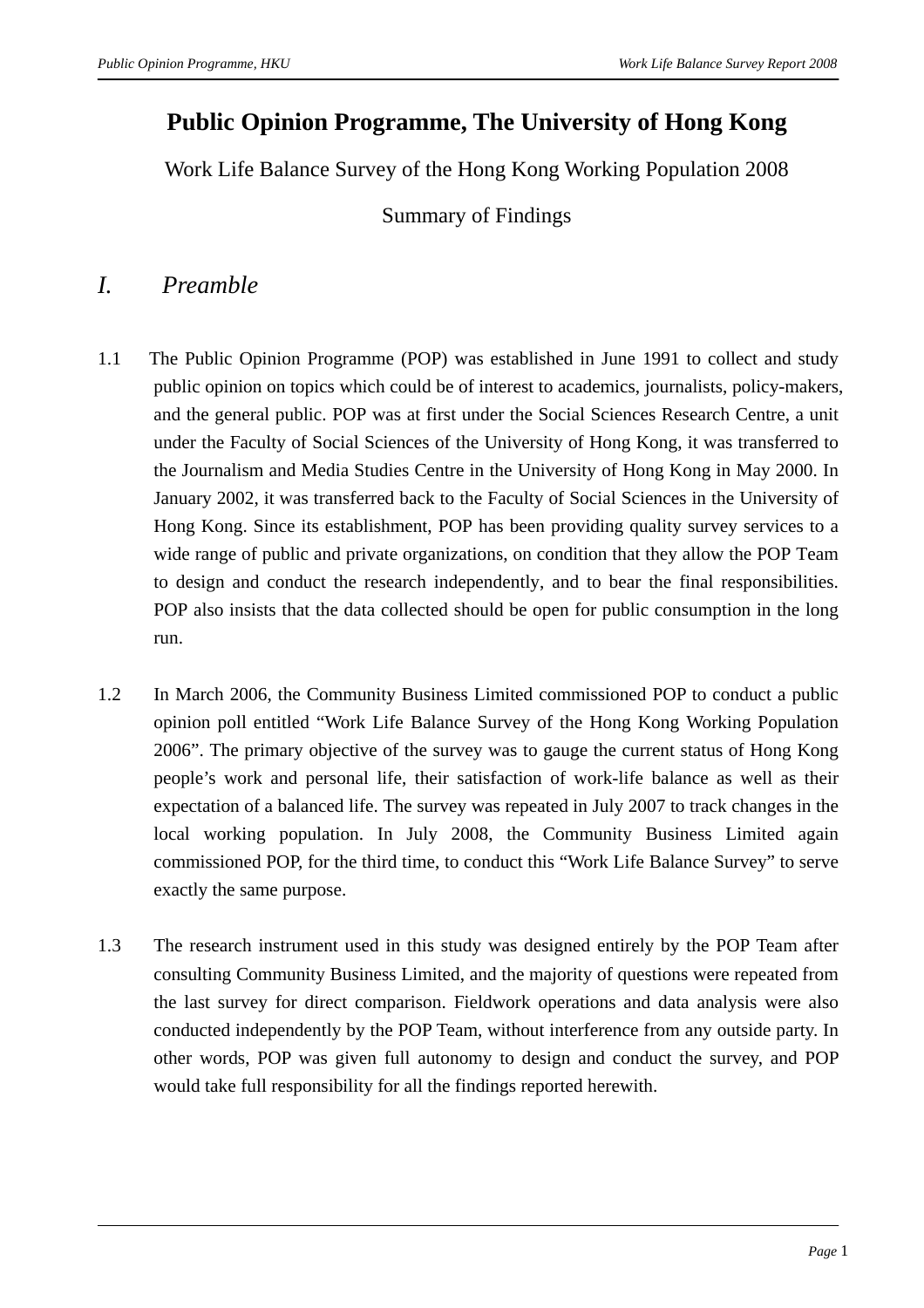# *II. Research Design*

- 2.1 Telephone interviews were conducted during the period of 17-29 July, 2008. A total of 1,011 full time workers of age 15 or above who speak Cantonese, English or Mandarin were successfully interviewed. The proportion between white collars and blue collars in this sample was around 70:30 (710 and 288 cases respectively), which was a natural distribution. Had the number of white collar subjects fallen significantly below the expected level, i.e. at least 60%, a booster sampling method would have been used at the final stage of the fieldwork to achieve a minimum quota of 600 cases. This standby procedure was not triggered. As shown from the calculation in Appendix 1, the overall effective response rate of this survey was 67.0% (Table 1), and the standard sampling error for percentages based on this sample was less than 1.6 percentage points. In other words, the sampling error for all percentages using the total sample was less than plus/minus 3.1 percentage points at 95% confidence level.
- 2.2 To minimize sampling bias, telephone numbers were first drawn randomly from the residential telephone directories as "seed numbers", from which another set of numbers was generated using the "plus/minus one/two" method, in order to capture the unlisted numbers. Duplicated numbers were then filtered, and the remaining numbers were mixed in random order to produce the final telephone sample. When telephone contact was successfully established with a target household, one person of age 15 or above who was currently working full time was selected. If more than one subject had been available, selection was made using the "next birthday rule" which selected the person who had his/her birthday next.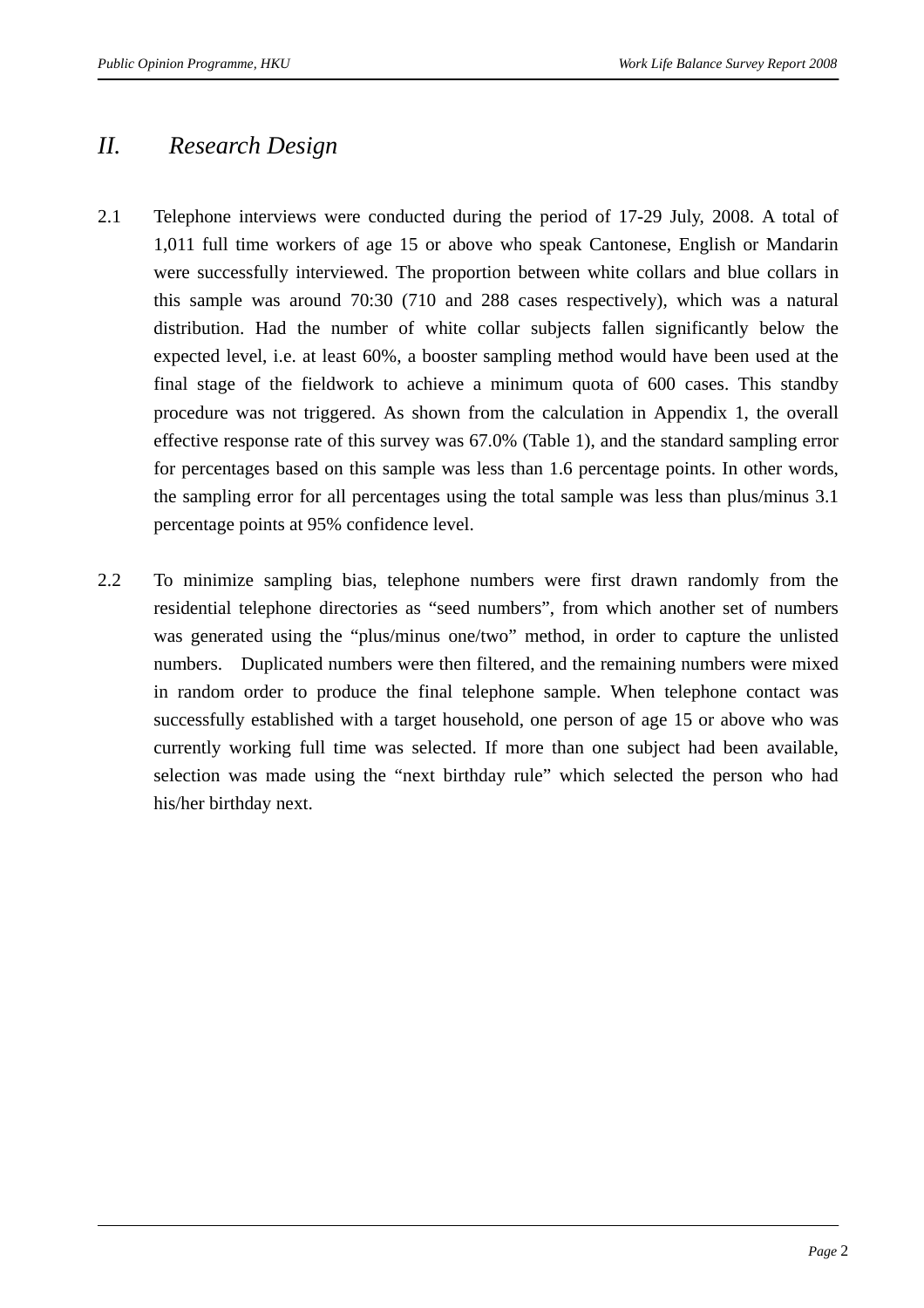# *III. Research Findings*

The questionnaire comprised two major topics, namely, "respondents' work and living patterns" and "problems of work-life balance and desired solutions" and ended by mapping some standard demographics of the respondents. The key findings are summarized below under these two main topics. All frequency tables referred to in this section can be found in Appendix 2.

### (A) Respondents' Work and Living Patterns

3.1 In order to understand respondents' current working status, the survey began by asking their actual working hours per week in the month past. Results showed that the majority of 54% (2007: 48%) said they worked for "41-50 hours" in a week while 18% each said "31-40 hours" (2007: 13%) and "51-60 hours" (2007: 22%). Changes in the above three figures are proved to be statistically significant, but of different magnitude and in different directions (former two: up; latter: down). Notable changes were also observed for the answers "30 hours or less" (from 4% to 2%) and "don't know/hard to say" (from 5% to1%). Of 994 respondents who gave a definite answer to this question, the mean actual working time obtained was 48.8 hours per week, which has dropped for 2 consecutive times since the survey started in 2006 (Table 3). Also see Figure 1.

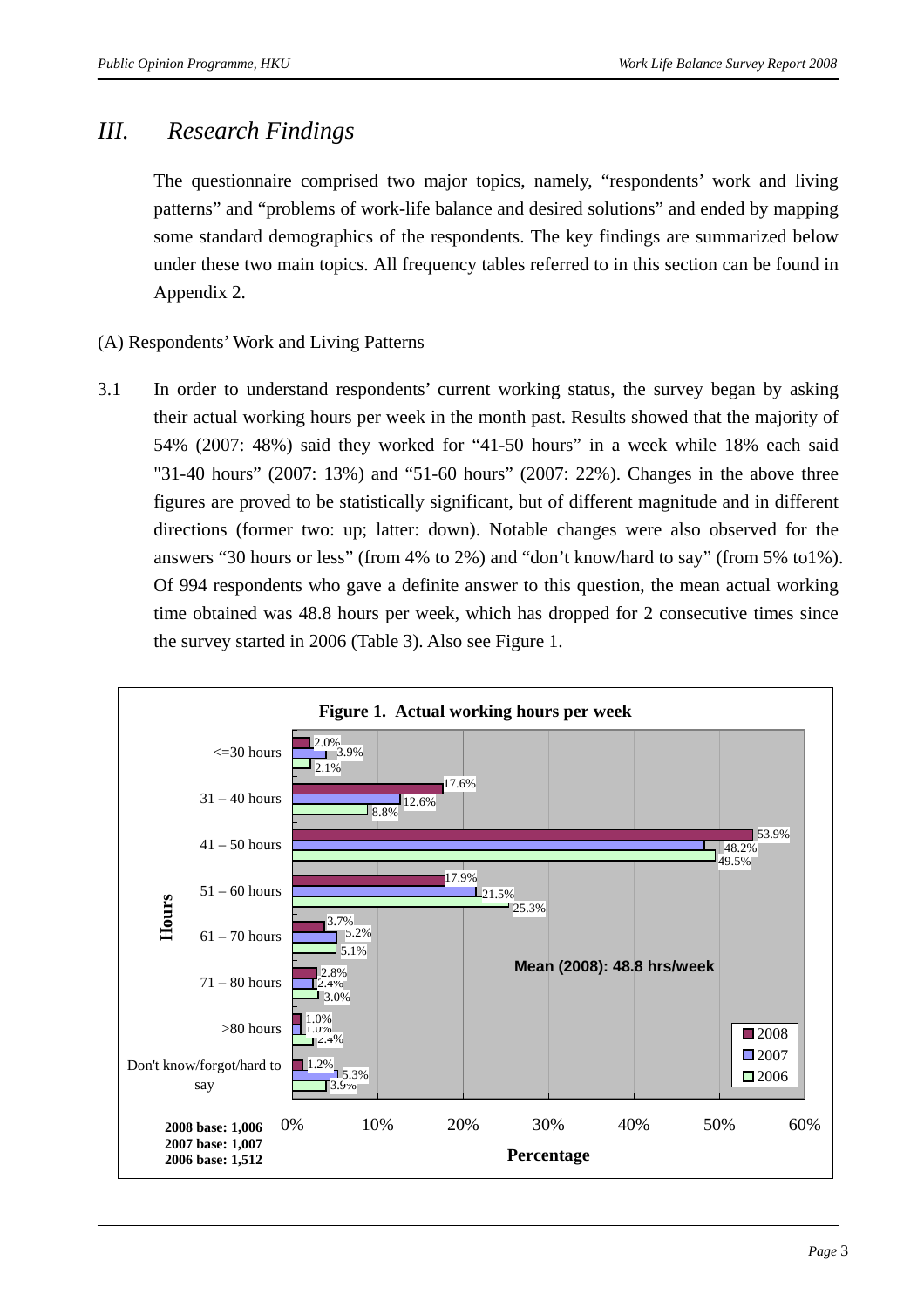3.2 When it comes to the amount of time spent on their personal or private activities, such as meeting friends and engaging in activities for leisure like sports and traveling, one-third of the respondents (35%) claimed that they spent "less than 1 hour a day" on these personal events, while over a quarter (28%) could afford "1-2 hours" and over one-tenth (12%) could spare ">2-3 hours a day". Besides, respondents who spent ">6 - 7 hours a day" has dropped significantly to 1% from last year's 3%. On average, each respondent spent 10.4 hours a week (1.5 hours a day) on their personal and re-energizing activities. This is the lowest figure registered across the past three years, with a significant decrement of 1.6 hours per week from 2007. Judging from the above figures, personal time and leisure activities continued to remain a luxury to most full time workers in Hong Kong (Table 4). Also see Figure 2.



3.3 Regardless of their current situation, the survey continued to ask the respondents what would be their preferred but realistic ratio between the time they wanted to spend on working and on private activities. This year's results found that despite the swapped positions, the three most popular work-life ratios remained to be "70-75% to 25-30%" (2nd rank in 2007), "60-65% to 35-40%" (3rd in 2007) and "50-55% to 45-50%" (1st in 2007). Their respective percentages were 27%, 25% and 24% (Table 5). Only one notable change was observed, i.e. the "40%-45%:55%-60%" figure dropped from 5% to 3%. In terms of the overall mean ratio as provided by 942 workers, the ideal distribution between work and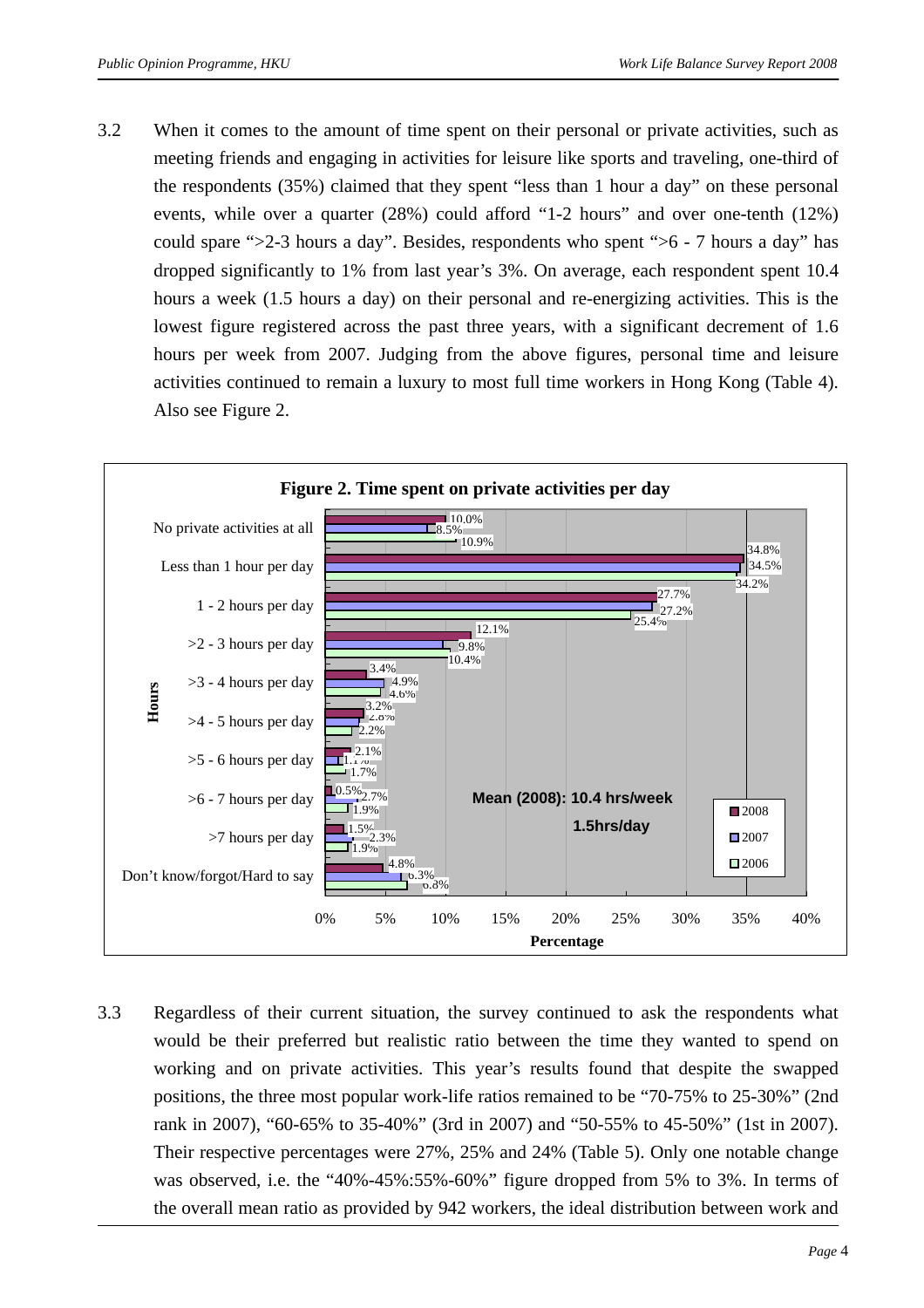life changed from 2007's 60:40 to **62:38** this year (Table 6). When it was compared with the actual ratio (calculated by dividing the actual work hours reported in Q1 by their leisure hours in Q2), a significant discrepancy continued to exist over the past three years because their actual distribution of time between work and life was in a rough ratio of **84:16**. Both variations in the two ratios are proved to be statistically significant, but of different magnitudes (Table 7). Also see Figure 3 and 4.



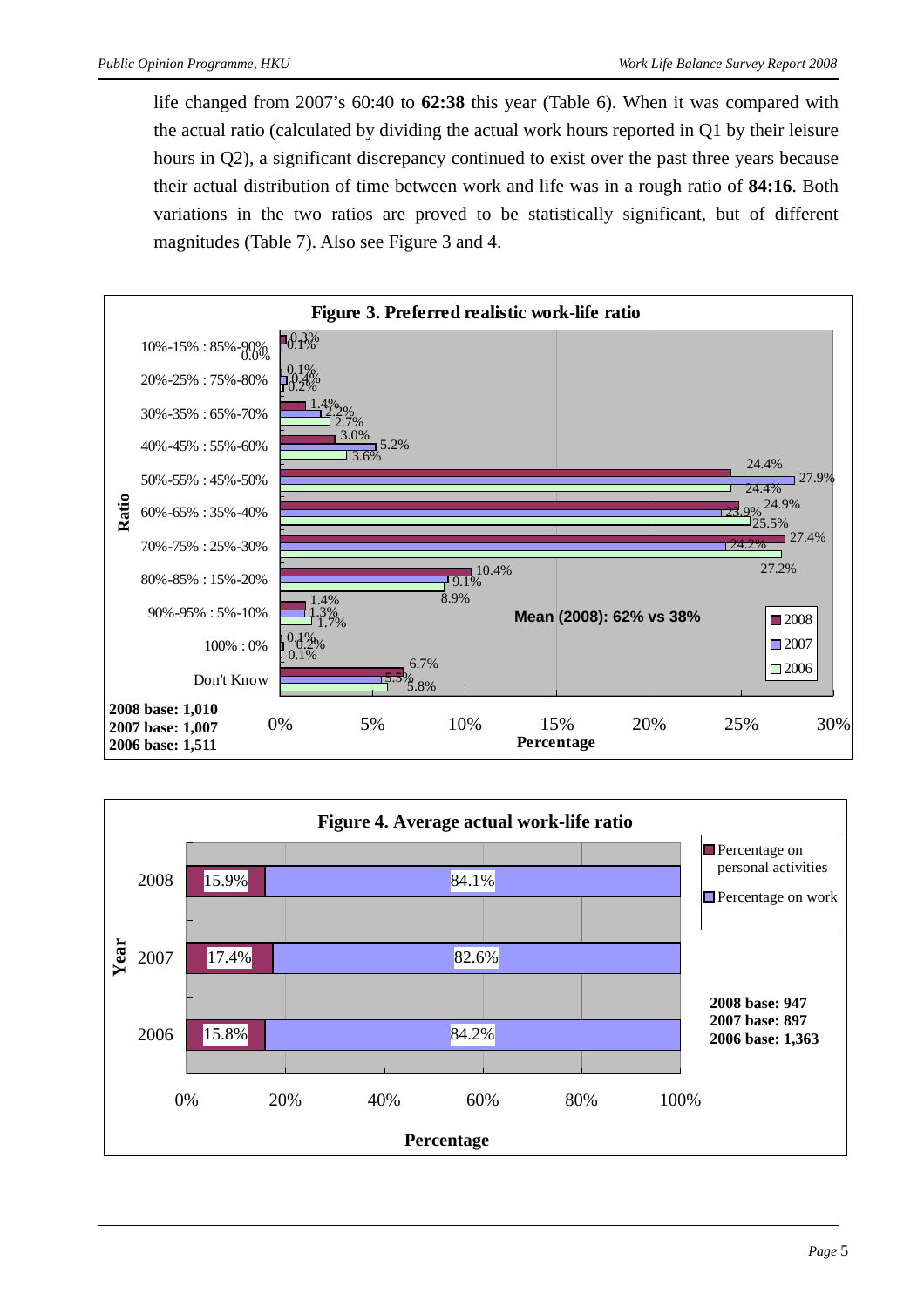### (B) Problems Facing Work-Life Balance and Desired Solutions

3.4 The next section of the questionnaire focused on the problems faced by the full time workers in Hong Kong with respect to their work-life balance and their desired solutions to tackle the problems. By use of a rating scale of 0-10, the survey measured how far the respondents thought they had achieved in terms of an ideal work-life balance. The higher the score, the closer they were to their ideal situation. Among the 1,010 raters, 2% gave "0 mark", 15% "1-4 marks" while 31% opted for the middle ground by giving "5 marks". Nearly half of the total sample (48%) scored "6-9 marks" whilst 2% claimed they had already achieved their ideal situation by giving "10 marks". Excluding those who said "don't know/hard to say", the mean score obtained climbed up slightly to 5.7 marks from last year's 5.6 marks, but this change is not statistically significant (Table 8). Also see Figure 5.



3.5 Have the respondents ever encountered any physical and social disturbances due to a problematic work-life balance? Leading with a large margin, "prolonged fatigue and extreme tiredness" which amounted to 62% continued to top the list. "Insufficient time with partner and family" jumped significantly from last year's 44% to 49% and "insomnia" and poor diet caused by work pressure" (42%) came next. With a significant increment of 5 percentage points, "reduced productivity and work quality" attained 38% this year and ranked the 4<sup>th</sup> place. Other common problems encountered by the working class included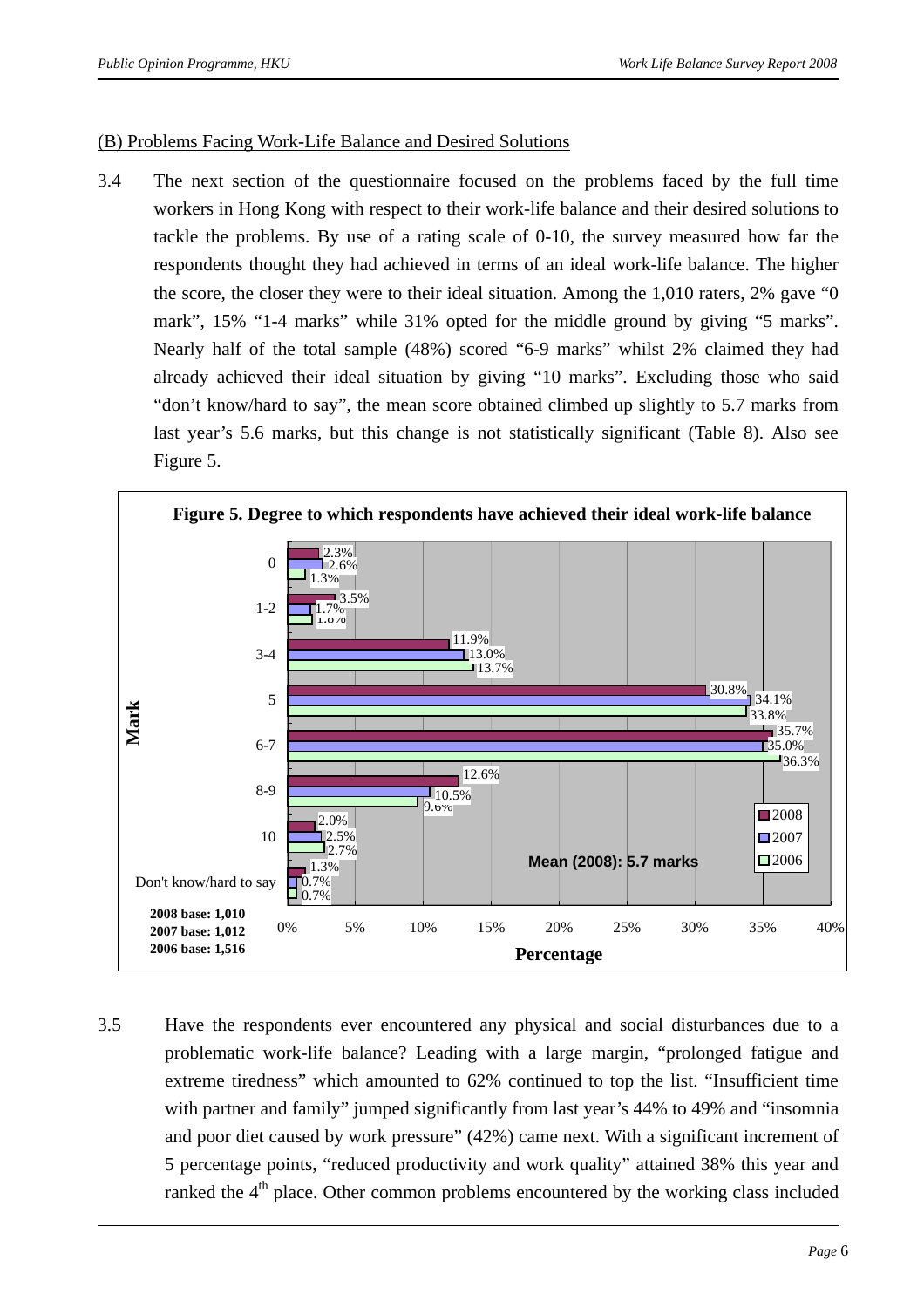"impact on relationship with friends" (34%), "no private time for recreation activities or sports at all" (33%) and "frequent physical sickness due to heavy workload" (30%). In line with last year's result, 14% of them were not bothered by any of these problems at all (Table 9). Also see Figure 6.



3.6 In this year's survey, the most difficult work life balance challenge as reported by the respondents was "long working hours" which accounted for 18% of the total sample. With a significant decrement of 4 percentage points, "financial well-being/wealth management" (15%) which topped the list last year fell to the  $2<sup>nd</sup>$  rank this time. "Leader's attitude" (13%) occupied the  $3<sup>rd</sup>$  place after encountering a notable increase of 4 percentage points this year. Meanwhile, significant decrements were also observed in "taking care of children or family members" (from 9% to 5%) and "personnel changes" (from 6% to 4%). The proportion of respondents who had no problem in attaining work-life balance rebound to 8% from 2007's 5% after a significant plunge from the 9% registered in 2006 (Table 10). Also see Figure 7.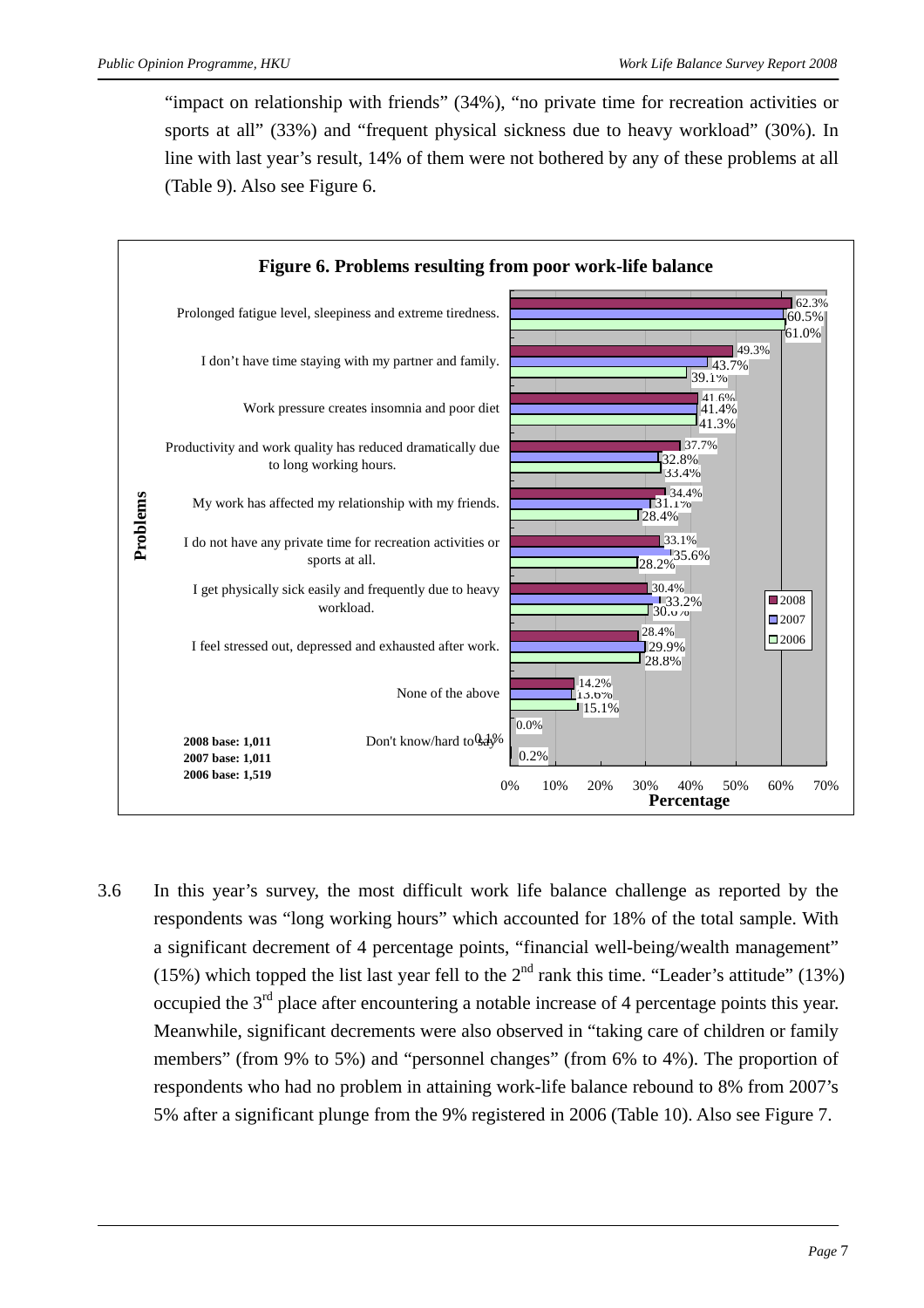

3.7 Looking ahead, "5-day work week" (27%) remained to be the most desired arrangement, as cited by over a quarter of respondents, in order to achieve a better work-life balance at their workplace. Following at quite a distance was "more paid annual leave" with 20%. Besides, 10% each chose "career breaks" and "flexible working hours", closely followed by "option to work from home sometimes" (9%; Table 11). Also see Figure 8.

#### *Page* 8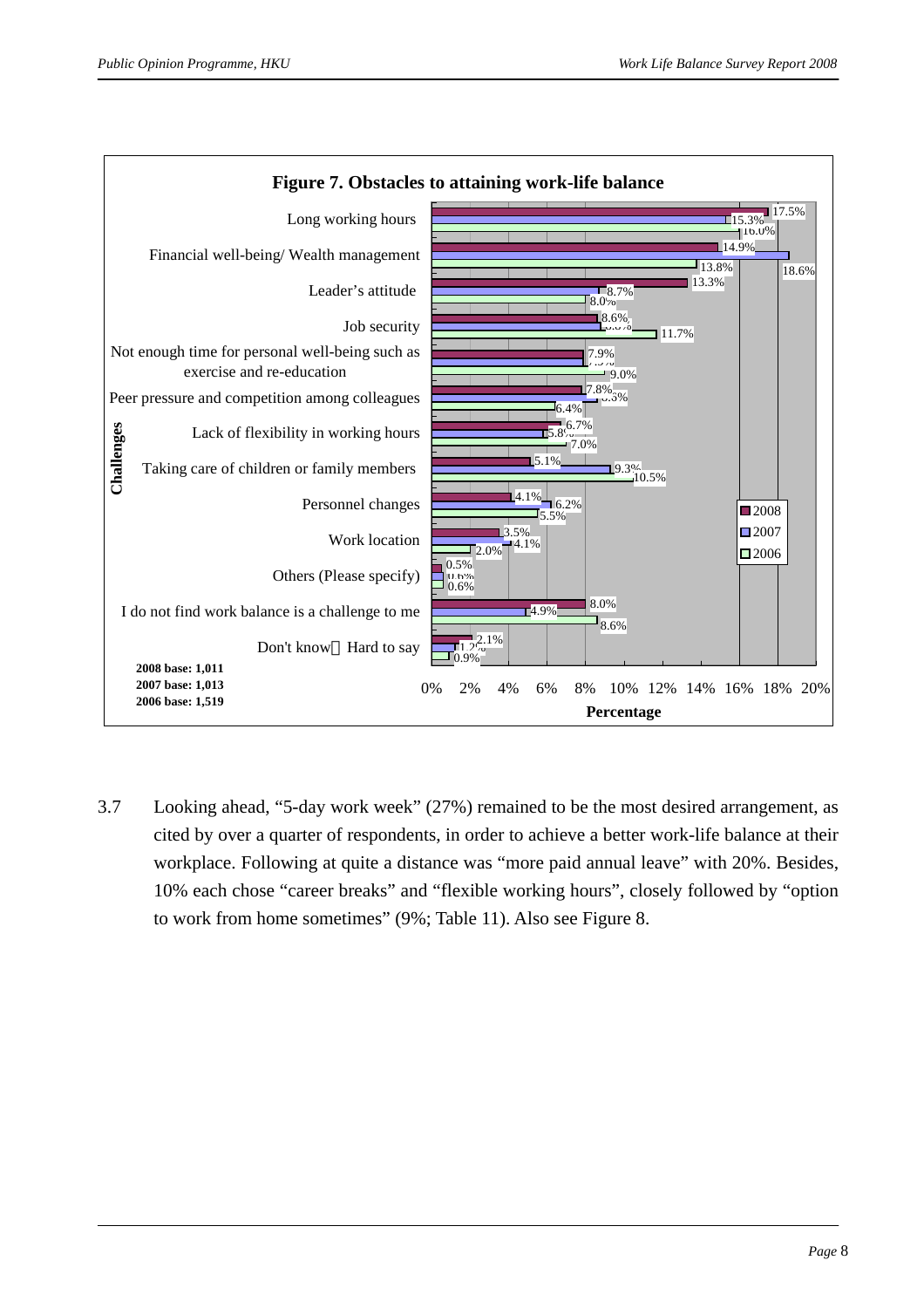

3.8 By means of a 0-10 rating scale again, the survey attempted to measure the efforts and resources paid by respondents' workplace/boss to promote work-life balance, with 0 representing no effort being made, 10 all possible efforts made and 5 being half-half. Specifically, 11% of the working class interviewed gave "0 mark" while 24% chose "1-4 points". Another 29% opted for a mid-point of "5 marks" whilst 32% appraised their workplace/boss positively by scoring "6-9 marks". Those who gave a full mark accounted for 1% only. Overall speaking, of the 972 valid raters, the mean score obtained by the workplace/boss was 4.6 marks, which is highly comparable with 2007's 4.7 marks. (Table 12). Also see Figure 9.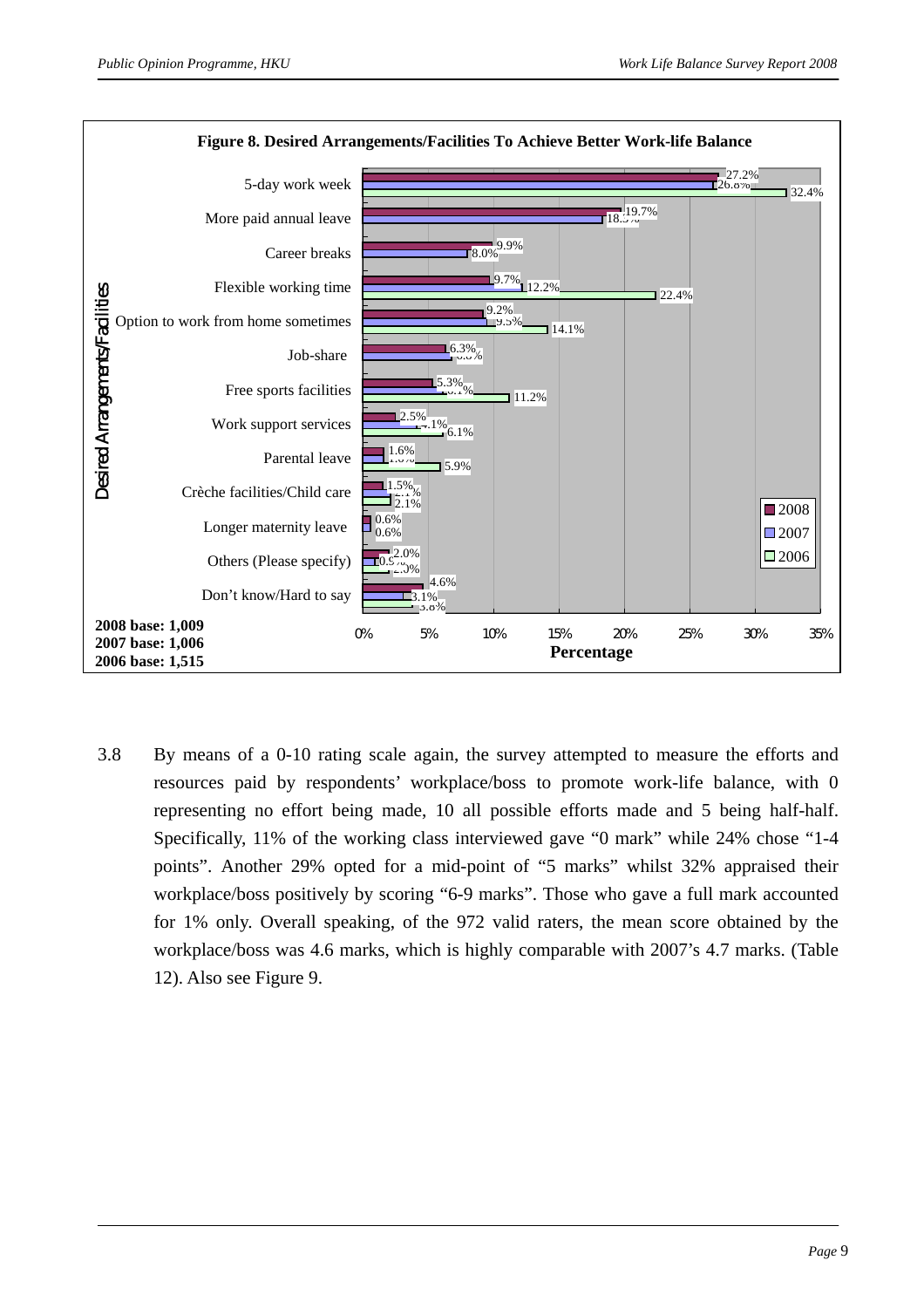

3.9 A new question was added to ask respondents if they would leave their current job for a better work-life balance. Findings indicated that the majority of 67% said "no" while those who would take it into consideration accounted for the remaining 33% (Table 13). Also see Figure 10.

### **Figure 10. Respondents' consideration if they would leave their current job for better WLB**

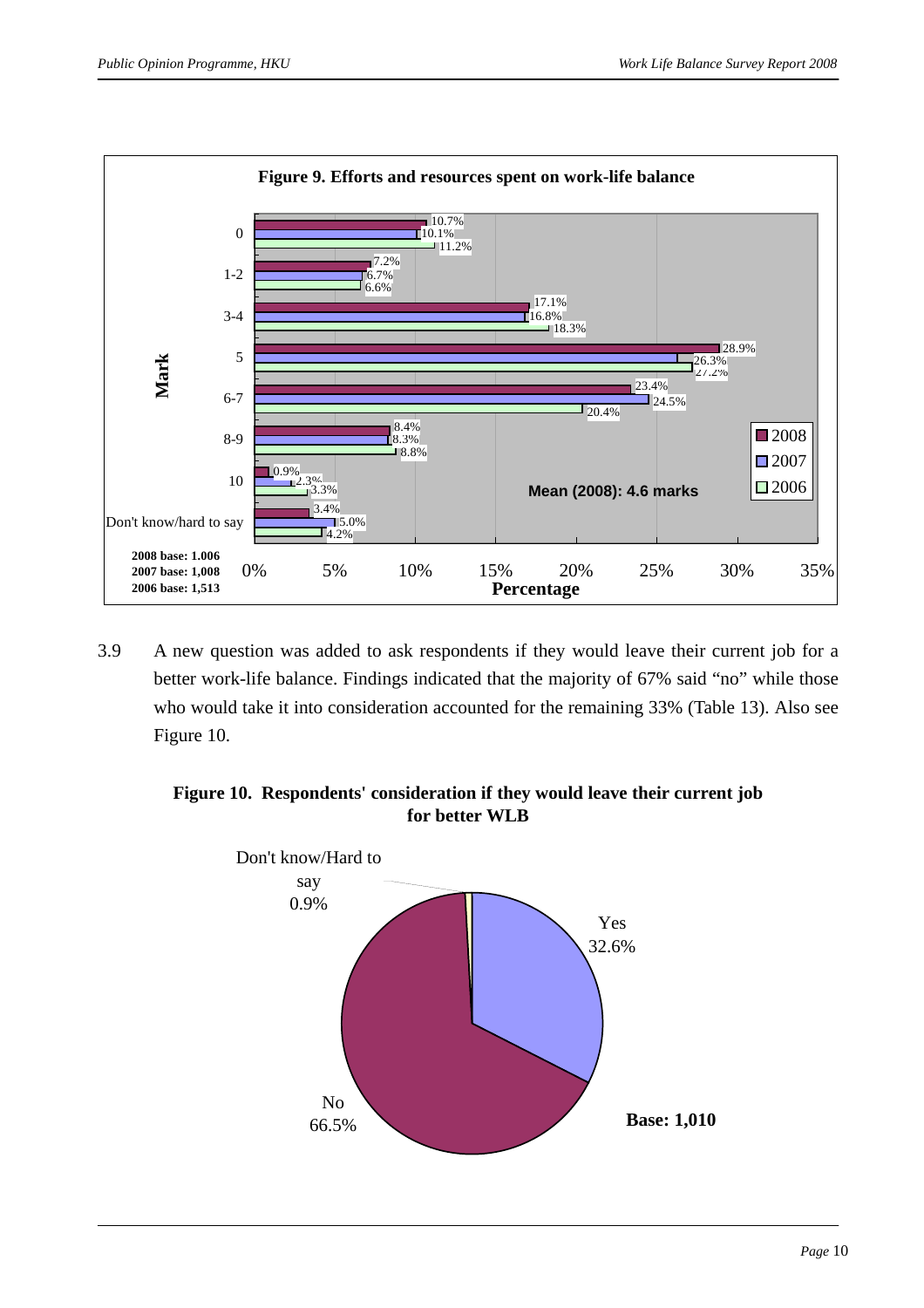3.10 Finally, the survey ended by asking all respondents if they would consider leaving Hong Kong to achieve a better work-life balance. This year, only one-fifth of the total sample (21%) would consider this, representing a notable 6-percentage-point plunge from last year's 27%. On the other hand, the opposite sentiment, i.e. not leaving HK, was on a remarkable rise from 2007's 72% to 78% this year (Table 14). Also see Figure 11.

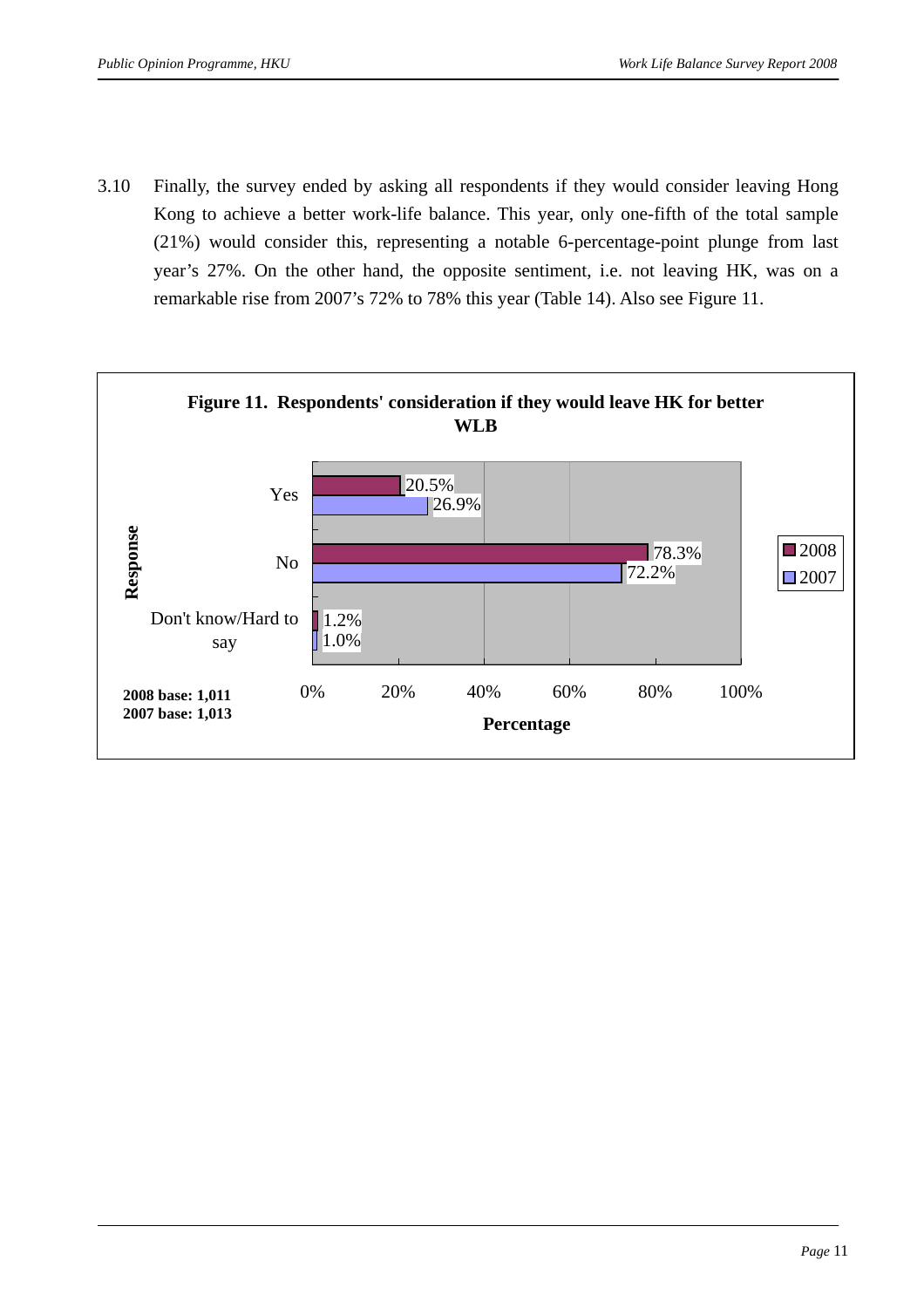# *IV. Concluding Remarks*

- 4.1 As with our 2007 benchmark survey, the sample size of this survey was set at 1,000+ successful cases, so that we are able to control the sampling error of our findings down to not more than plus/minus 3.1 percentage points at 95% confidence level, for percentage figures based on the full sample.
- 4.2 As in previous years, this survey has found that working long hours continues to be a common problem facing our work force, but the situation is somewhat improving. Using "last month" as the time frame, the number of actual working hours has dropped from 51.3 in 2006, 49.2 in 2007 to 48.8 this year, probably due to the gradual adoption of the 5-day work week.
- 4.3 However, the slight shortening of working hours is not paralleled by an increase in personal time. In 2006 and 2007, about 70% of employees say they spent less than 2 hours per day on personal or private activities. It is 73% this year. In terms of absolute numbers, the average amount of time employees spend on personal activities has changed from 11.1 hours in 2006, 12.0 hours in 2007 to 10.4 hours this year. Travelling time, study time, idle time and the like, are probably not included in respondents' self-definition of "personal time".
- 4.4 Turning to employees' subjective appraisal of their work-life balance, on a scale of 0 to 10, employees on average give themselves a score of 5.7 in terms of their achievement towards ideal work-life balance. However, they only give a 4.6 to their employers' contribution in terms of effort and resources to promote work-life balance. These scores have been fairly consistent over the past 3 years. The preferred work-life ratio for 2008 is 62:38, while the actual work-life ratio is 84:16.
- 4.5 To conclude, just like two years ago when we started our benchmark surveys, the work-life balance of Hong Kong's work force is far from satisfactory, but they seem to be fairly complacent with the current situation, and there are significant variations across different industries, occupation and income groups. We have by now conducted three annual benchmark surveys, accumulating more than 3,500 successful samples. Other than tracking employees' work-life balance over time, we now have much bigger database to compile benchmarks for different industries and demographic groups. This would probably become another focus for our future studies.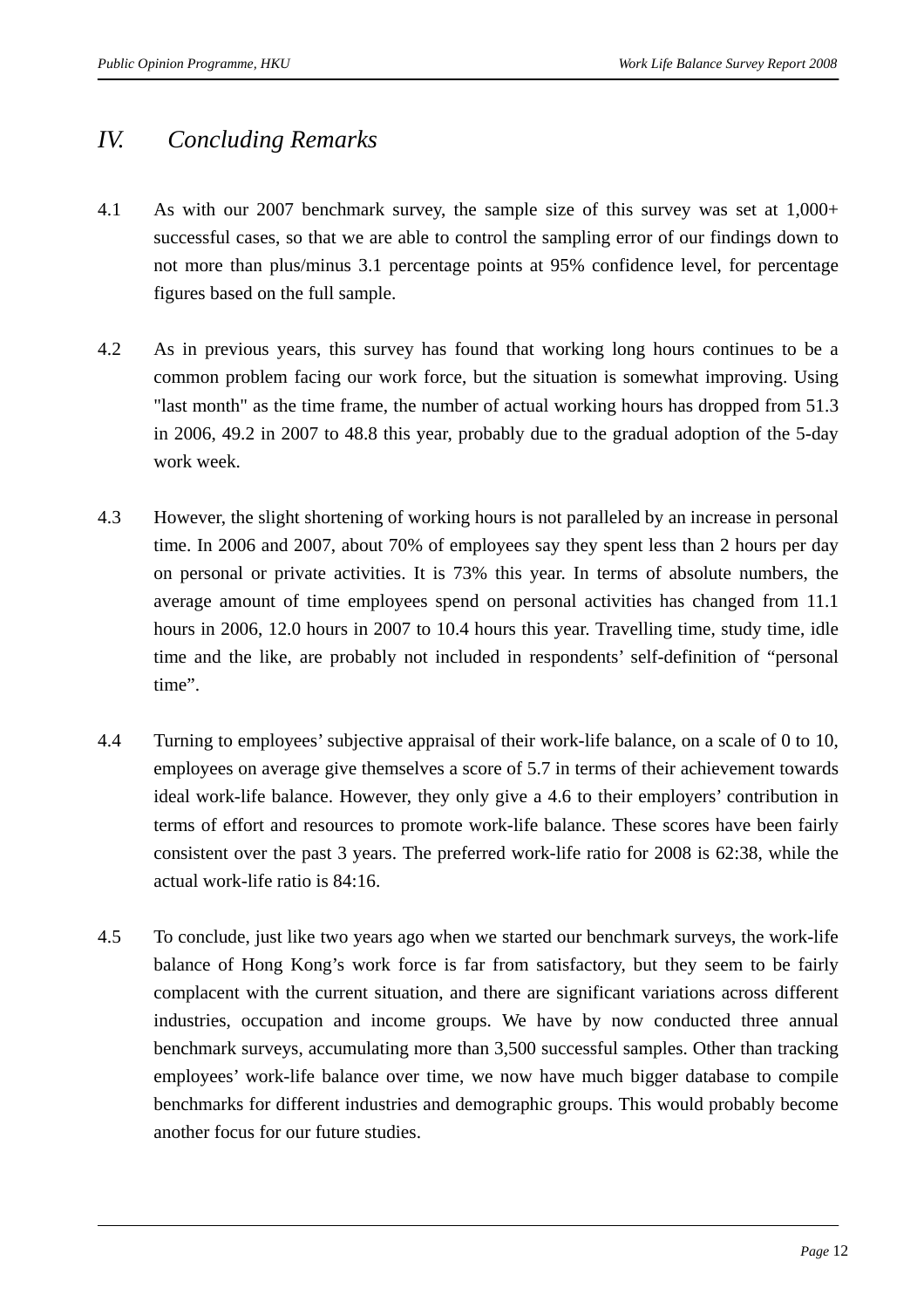**Appendix 1** 

# **Bilingual Questionnaires**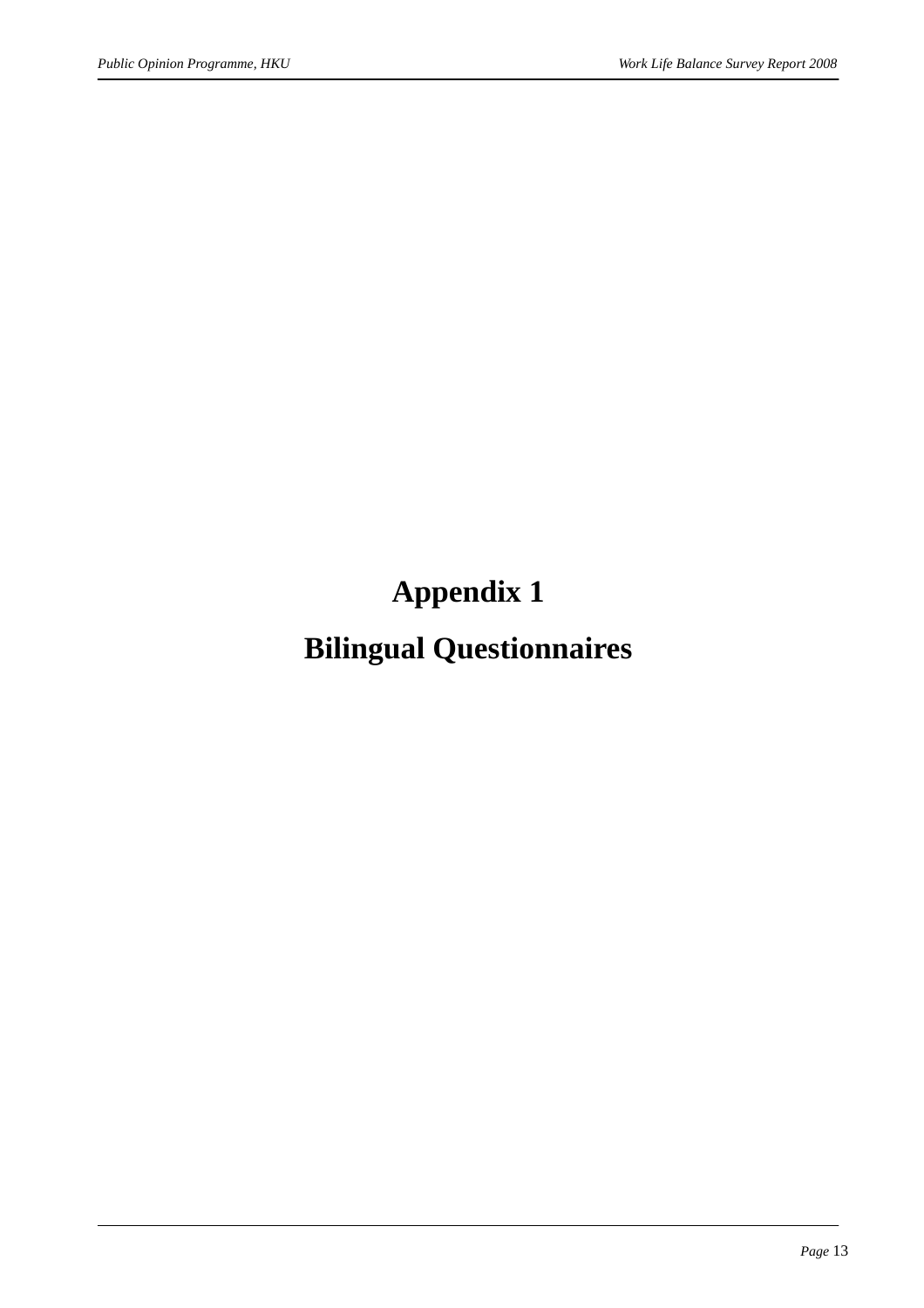# **Work Life Balance Survey of the Hong Kong Working Population 2008**

**Questionnaire (English)** 

**Final Draft** 

10 July 2008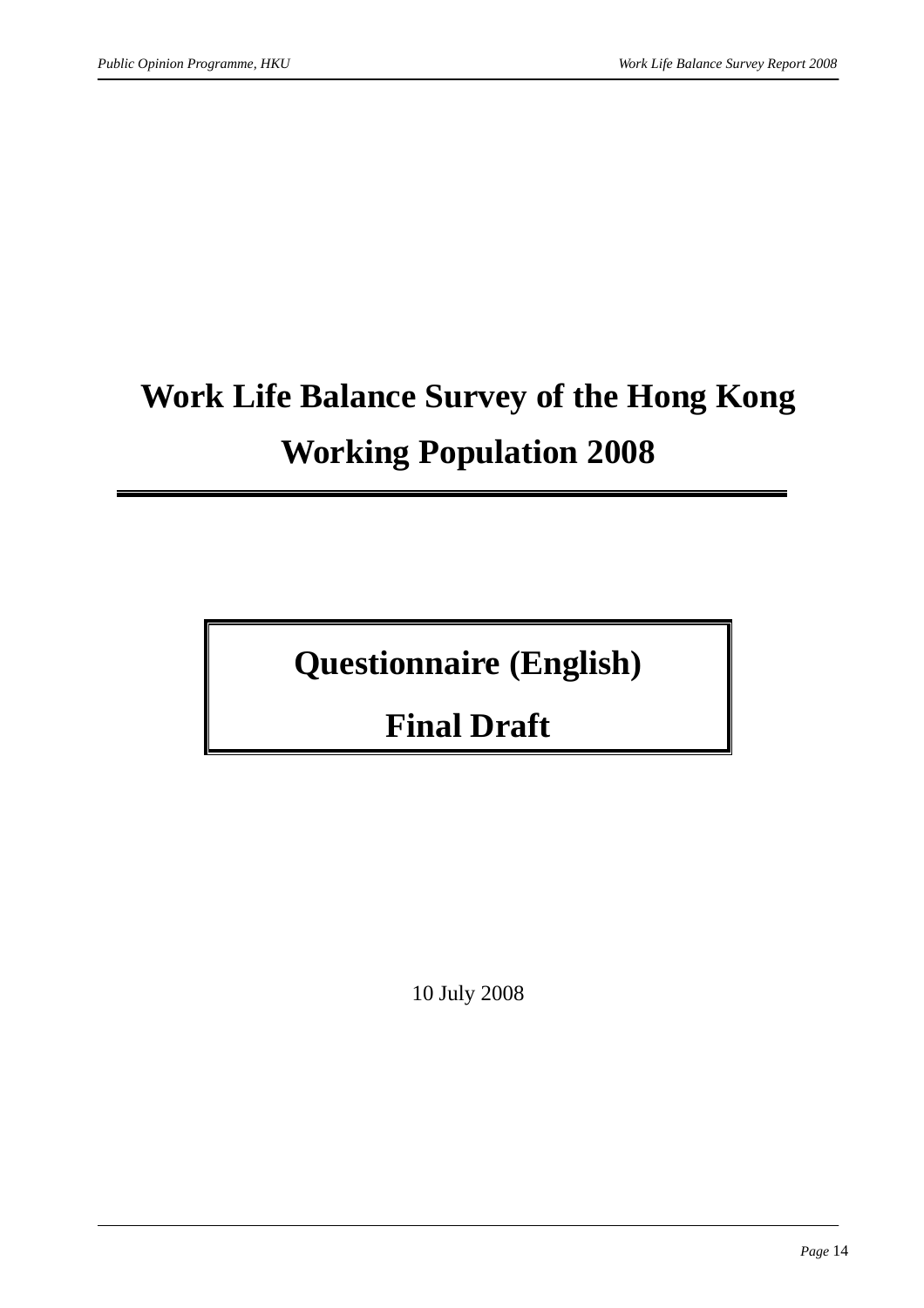### **Part 1 Introduction**

Good evening, sir/madam, this is Mr/Ms X, an interviewer from the Public Opinion Programme of the University of Hong Kong. We would like to ask for your opinion on some work life issues which would only take you a couple of minutes. Please be rest assured that your phone number is randomly selected by our computer and your information provided will be kept strictly confidential.

- (R1) Verification of telephone number
- (R2) Living district
- (R3) Household size

The target of this interview is **full time worker of age 15 or above who speak Cantonese, English or Mandarin**.

### **Part 2 Selection of Respondents**

(S1) Is there any full time worker in your household of age 15 or above? Since we need to conduct random sampling, if there is more than one available, I would like to speak to the one who will have his / her birthday next. (If the target is not available at the moment, make an appointment to recall.)

Yes  $N<sub>0</sub>$ Refuse to answer Terminate interview, skip to end.

(S2) Are you currently working full time? (Interviewers read out: "Full time workers" can be defined as those who work at least 5 days a week, or total working time not less than 40 hours a week.)

Yes  $N<sub>0</sub>$ Refuse to answer  $\sim$  Terminate interview, skip to end.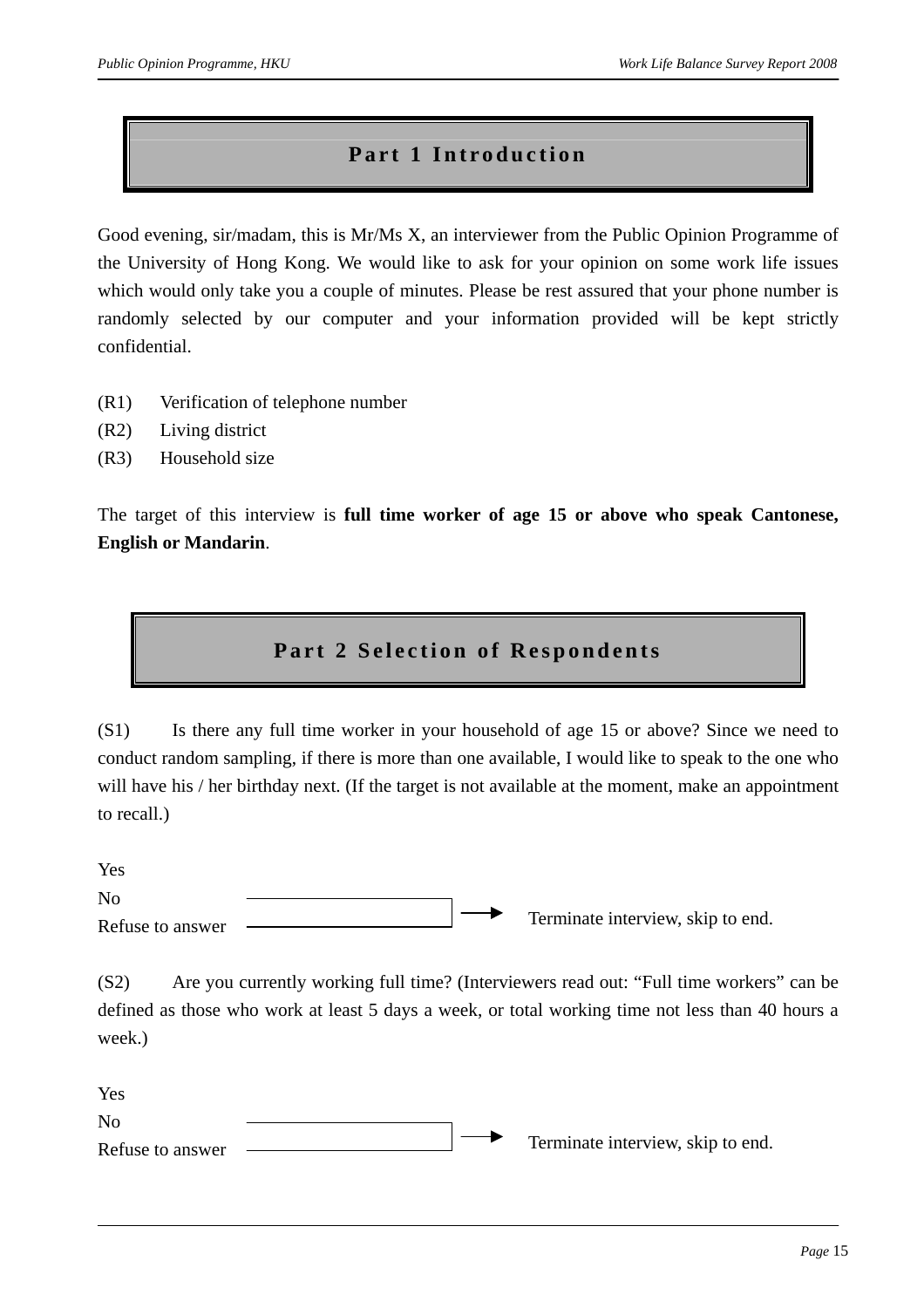### **Part 3 Opinion Questions**

- *I. Respondents' Work and Living Patterns*
- [Q1] Take the last month as an example, how many hours a week do you ACTUALLY work on average for your full time job?

hours (Insert exact figures) Don't know/Hard to say Refuse to answer

[Q2] Take the last month as an example, how many hours a week do you ACTUALLY spend on doing some personal or private activities, like meeting friends and engaging in activities for leisure such as sports and traveling?

hours (Insert exact figures) Don't know/Hard to say Refuse to answer

[Q3] In your view, what would be the PREFERRED but REALISTIC ratio between the time you want to spend on working and the time you want to spend on personal or private activities? Please based on your realistic number of working hours and exclude sleeping time (the ratio must add up to 100%)

\_\_\_\_\_\_% on work and \_\_\_\_\_\_% on private life Don't know/Hard to say Refuse to answer

- *II. Problems Facing in terms of Work-Life Balance and Desired Solutions*
- [Q4] Using 0-10, how much have YOU achieved in terms of an ideal work-life balance? 0 represents the worst case possible, 10 represents already ideal, and 5 being half-half.

 $(Exact figure from 0-10)$ Don't know/Hard to say Refuse to answer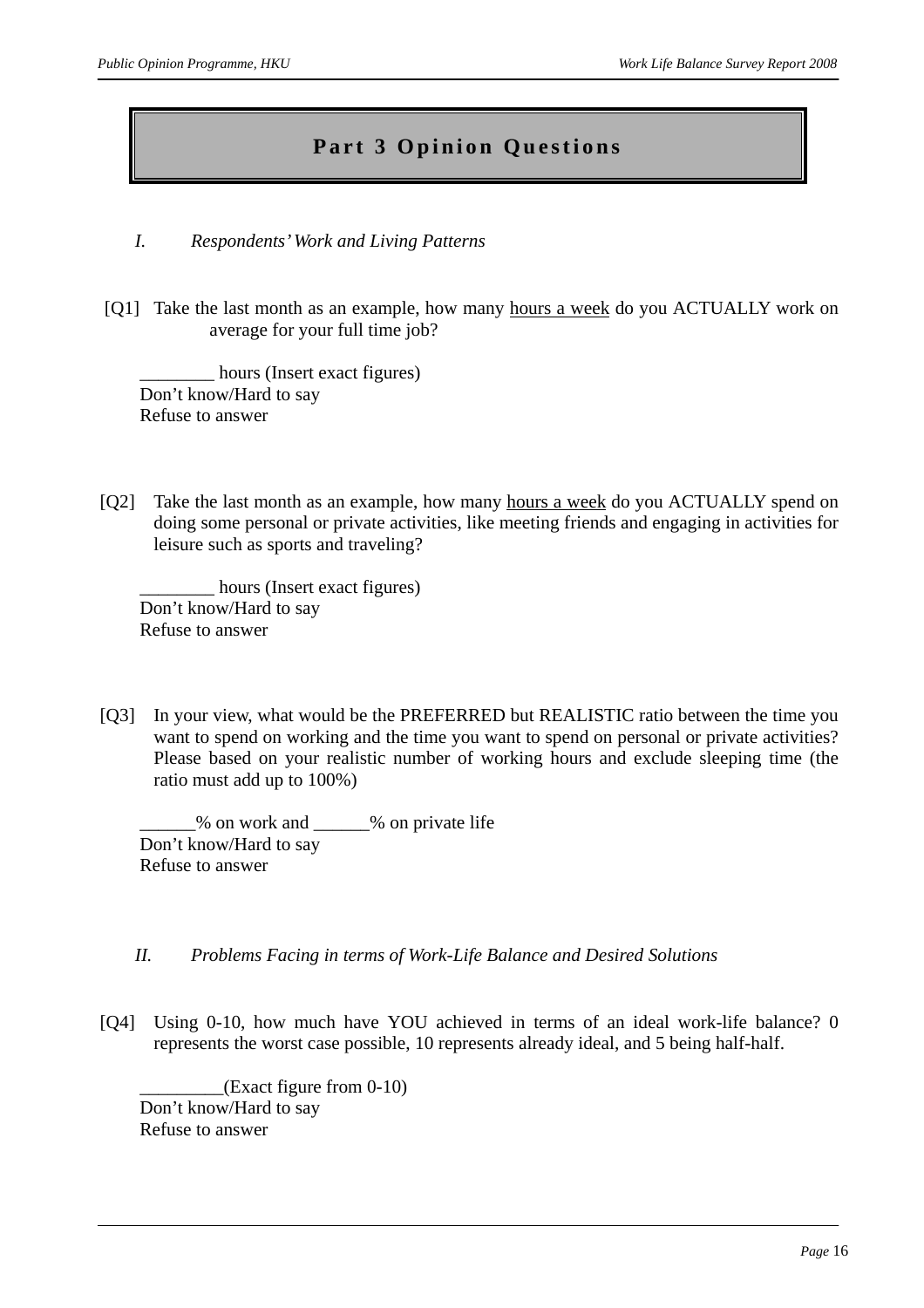[Q5] Have you ever encountered any of the following problems due to a disturbed work-life balance? (Read out each answer, order to be randomized by computer and multiple responses allowed) [Interviewers read out: I am going to read out a few options, and you can choose multiple answers]

Productivity and work quality has reduced dramatically due to long working hours. Prolonged fatigue level, sleepiness and extreme tiredness. I get physically sick easily and frequently due to heavy workload. I do not have any private time for recreation activities or sports at all. My work has affected my relationship with my friends. I don't have time staying with my partner and family. I feel stressed out, depressed and exhausted after work. Work pressure creates insomnia and poor diet None of the above Don't know/Hard to say Refuse to answer

[Q6] Which of the following would you consider to be the most difficult work life balance challenge for yourself? (Read out each answer, order to be randomized by computer, single response only) [Interviewers read out: I am going to read out a few options, and you can choose one answer only]

Job security Long working hours Lack of flexibility in working hours Work location Leader's attitude Peer pressure and competition among colleagues Personnel changes Taking care of children or family members Not enough time for exercise and re-education Financial well-being / Wealth management I do not find work life balance is a challenge to me Others (Please specify) Don't know/Hard to say Refuse to answer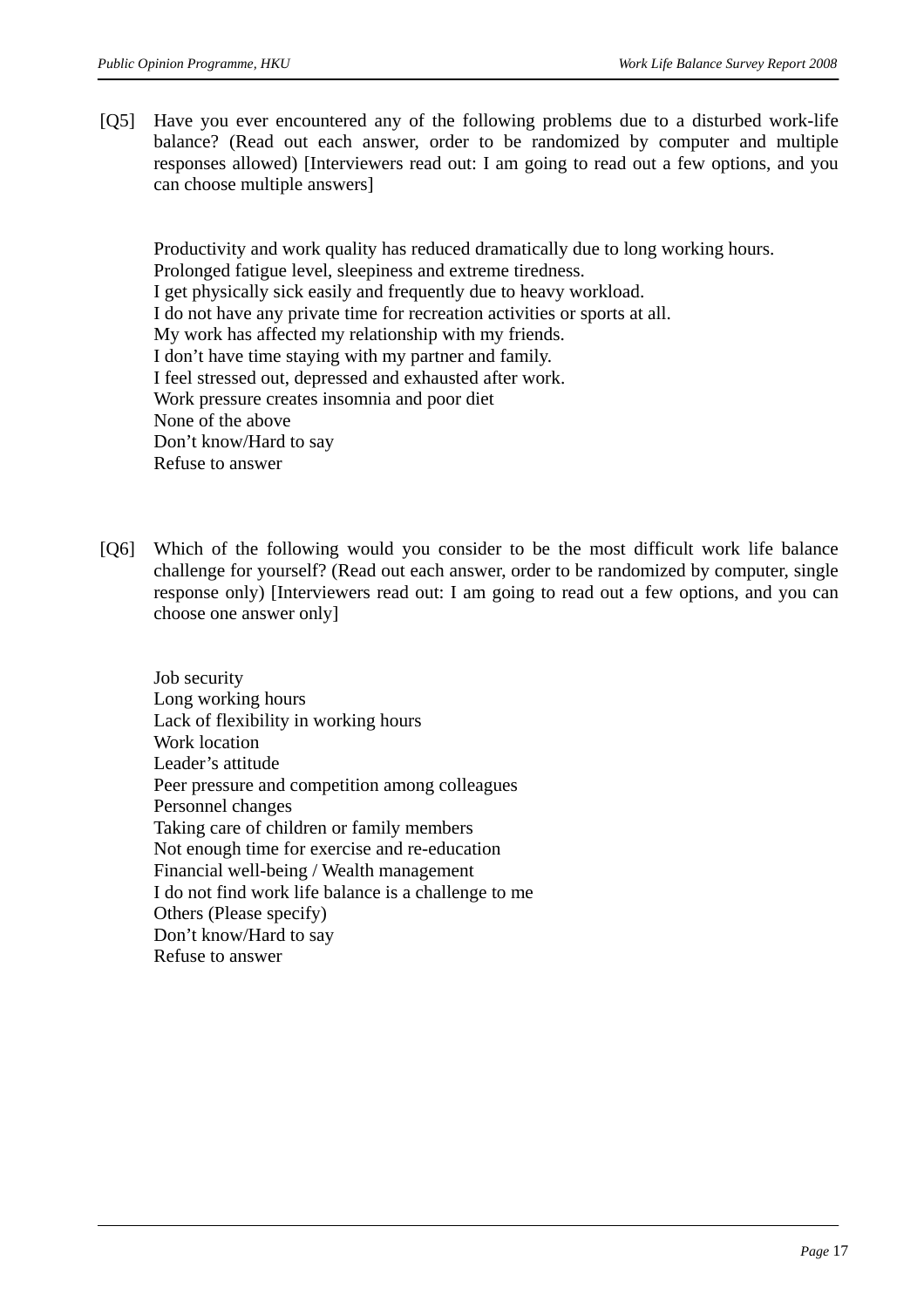[Q7] In order to help you achieve a better work-life balance, what type of work facility/arrangement would help you best? (Read out each answer, order to be randomized by computer, single response only) [Interviewers read out: I am going to read out a few options, and you can choose one answer only]

Flexible working time 5-day work week Option to work from home sometimes Free sports facilities Crèche facilities/Child care Work support services (e.g. employee counseling scheme, stress management training) Paternity leave Longer maternity leave (for internal ref only: 10 weeks by law) Job-share (for internal ref only: split up one full-time job to more than 1 staff) Career breaks More paid annual leave Others (Please specify) Don't know/Hard to say Refuse to answer

[Q8] In terms of effort and resources required to balance work and life, how much effort do you think your workplace/boss has paid to promote work-life balance? Please use a scale of 0-10 to measure it, with 0 representing no effort at all, 10 representing all possible efforts have been made, and 5 being half-half.

\_\_\_\_\_\_\_\_\_(Exact figure from 0-10) Don't know/Hard to say Refuse to answer

[Q9] Would you consider leaving your current job for better work-life balance?

Yes No Don't know/Hard to say Refuse to answer

[Q10] Would you consider leaving Hong Kong for better work-life balance?

Yes No Don't know/Hard to say Refuse to answer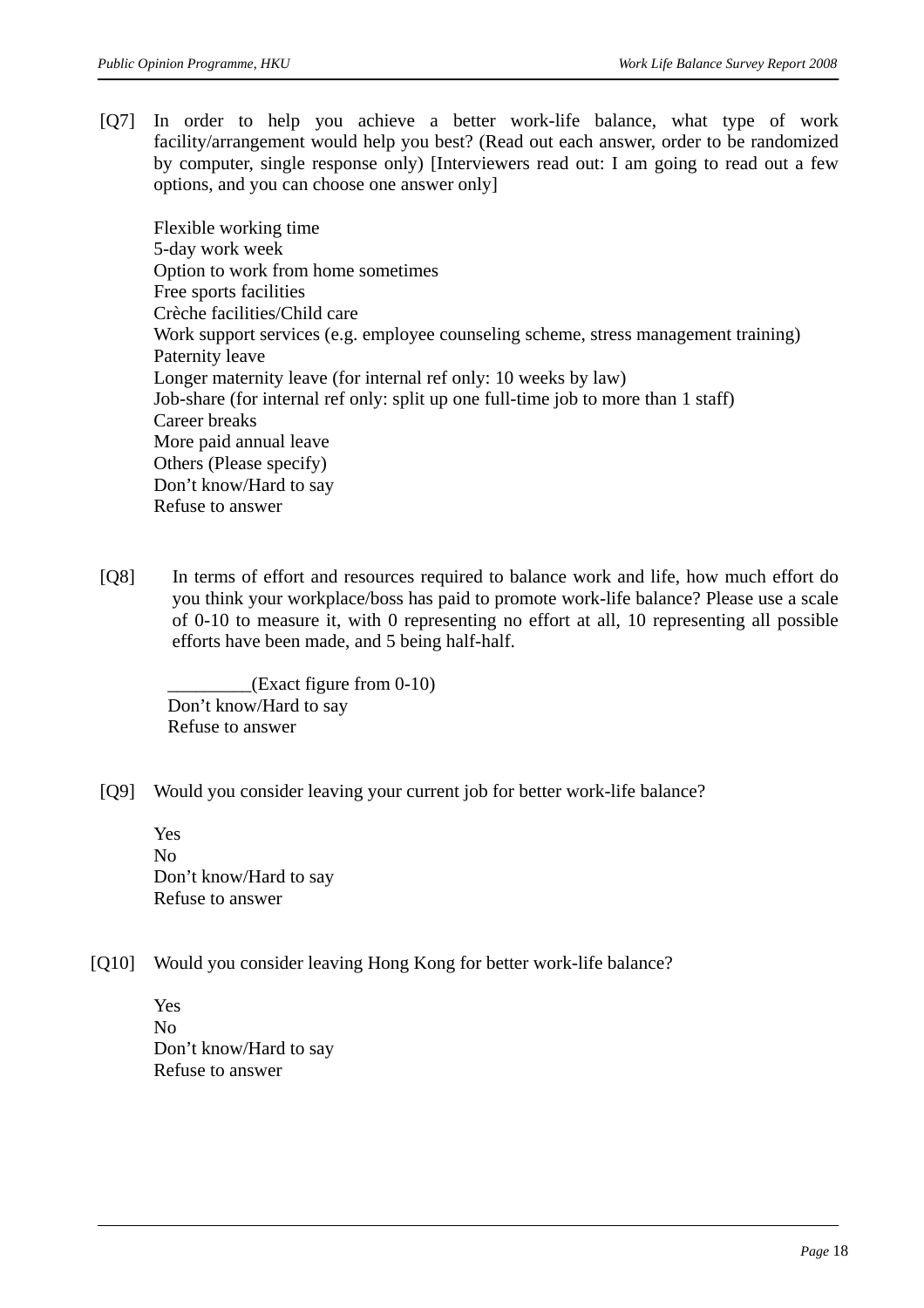# **Part 4 Demographics**

We would like to ask you some personal information for further analyses.

[DM1] Gender

Male Female

[DM2a] Age

 $_{\rm -}$  (Exact age) Do not want to tell

[DM2b] 【For those who do not want to tell their exact age】Age interval (Interviewer can read out the intervals)

15-19 20-24 25-29 30-34 35-39 40-44 45-49 50-54 55-59 60 years old or above Do not want to tell

[DM3] Education Attainment

Primary school or below Secondary school Matriculated Tertiary, non-degree course Tertiary, degree course Master's degree Doctor's degree Refuse to answer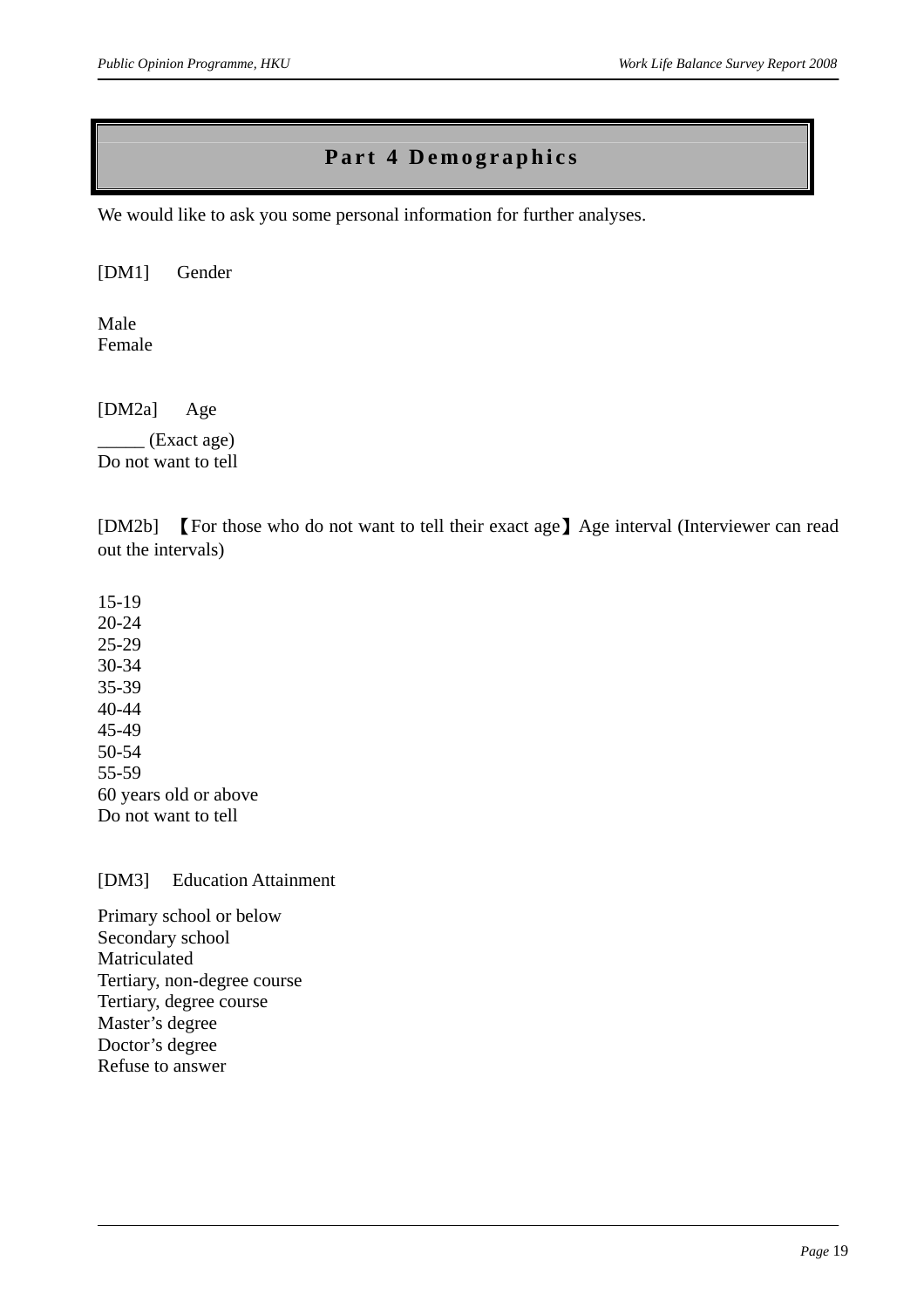[DM4] Position (Pls refer to attached "occupation" sheet for detailed categorizations)

#### *White collar:*

Professional / Manager / Executive Trader / Proprietor Office: skilled Office: unskilled *Blue collar:*  Factory/Shop/Outdoor: skilled Manual worker Factory/ Shop/Outdoor: unskilled Manual worker Refuse to answer

[DM5] Industry

Banks and Finance Sector Commercial Service Construction Industry Education Film / Entertainment Industry Government / Public Affairs Import / Export Trade Information Technology (IT) Insurance Law, Accountancy, Professional Information Services Manufacturing Industry Media Medical, Hygiene and Welfare Sector Oil, Energy, Resources and Utilities Other Personal Services Property Restaurants / Hotels Telecommunication Transportation Industry Warehouse Duties Wholesale / Retail Others (Please specify) Refuse to answer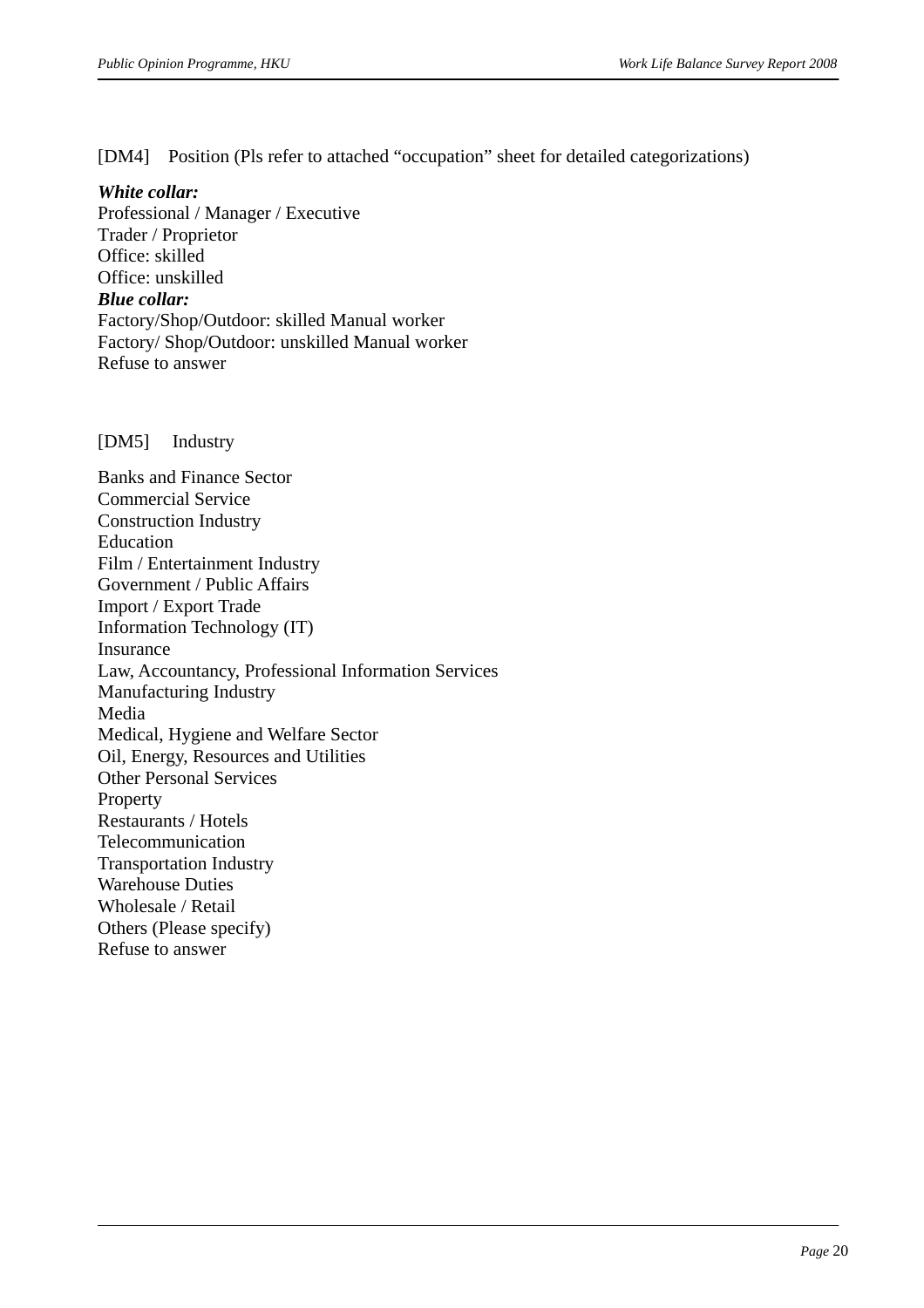[DM6] Your personal monthly income, including bonus, is...?

HK\$ 10,000 or below HK\$ 10,001∼20,000 HK\$ 20,001∼30,000 HK\$ 30,001∼40,000 HK\$ 40,001∼50,000 HK\$ 50,001 or above Refuse to answer

*Thank you for your time. If you have any questions regarding this interview, you can call 3921-2703 to talk to our supervisor Ms Louise Pun, or the Human Research Ethics Committee for Non-Clinical Faculties of the University of Hong Kong at 2241-5267 during office hours to verify this interview's authenticity and confirm my identity. Good-bye!* 

\*\*\*\*\* **End of questionnaire** \*\*\*\*\*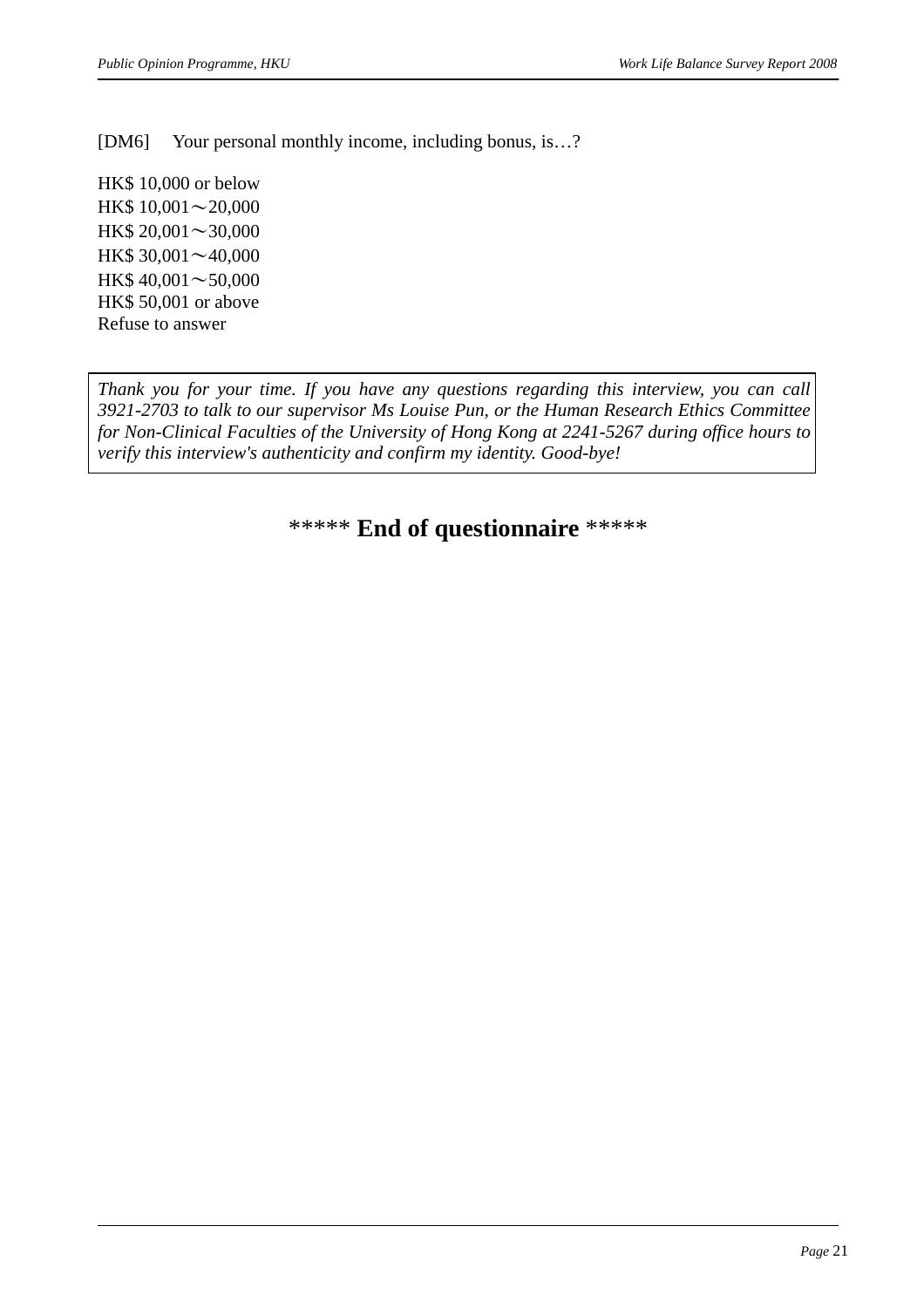# 香港在職人士的生活及工作平衡調查 **2008**

問卷(定稿)

2008 年 7 月 14 日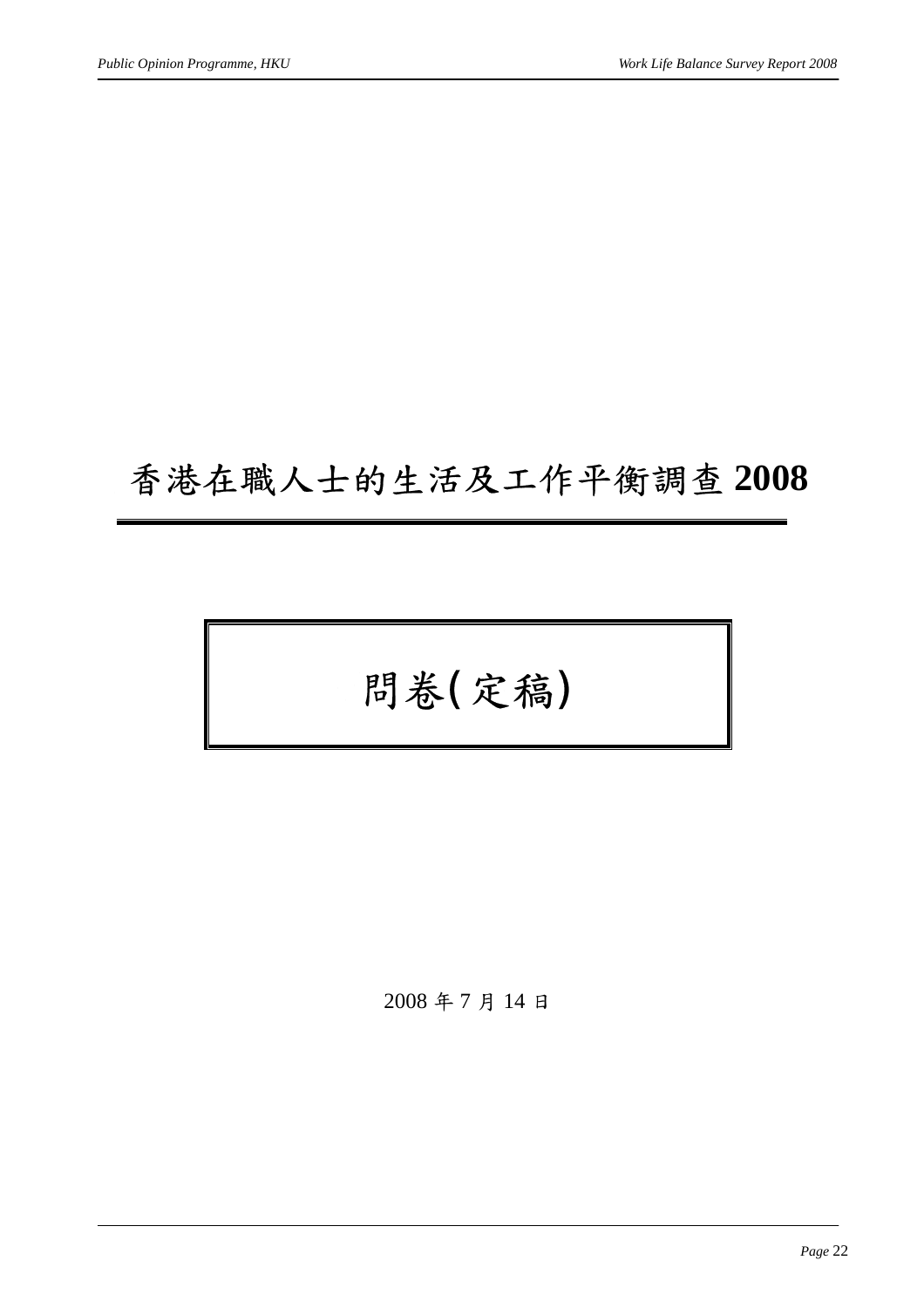第一部分自我介紹

你好,我姓 X,我係香港大學民意研究計劃既訪問員,我地宜家做緊一項意見調查,想訪問 你一D 有關個人生活及工作既問題,我地只會阻你幾分鐘時間,請你放心,你既電話號碼係 經由我地既電腦隨機抽樣抽中既,而你提供既資料係會絕對保密,請問可唔可以呢?

[R1] 核實電話號碼

[R2] 居住地區

[R3] 住戶人數

呢個調查既訪問對象係 15 歲或以上操粵語、國語或英語既香港全職人士。

第二部分選出被訪者

[S1] 請問你屋企有冇 15 歲或以上既全職人士係度,因為我地要隨機抽樣,如果多過一 位,請你叫即將生日果位黎聽電話。(如被訪者暫未能接受訪問,訪問員另約時間再致電。)

| 有  |  |                       |
|----|--|-----------------------|
| 冇  |  |                       |
| 拒答 |  | → 訪問完成,多謝合作,拜拜。(結束訪問) |

[S2] 請問閣下宜家係唔係全職工作人士?【訪員讀出:全職的定義為每星期最少工作 5 天,或一星期總工作時間不少於40小時】

係 唔係 拒答 訪問完成,多謝合作,拜拜。(結束訪問)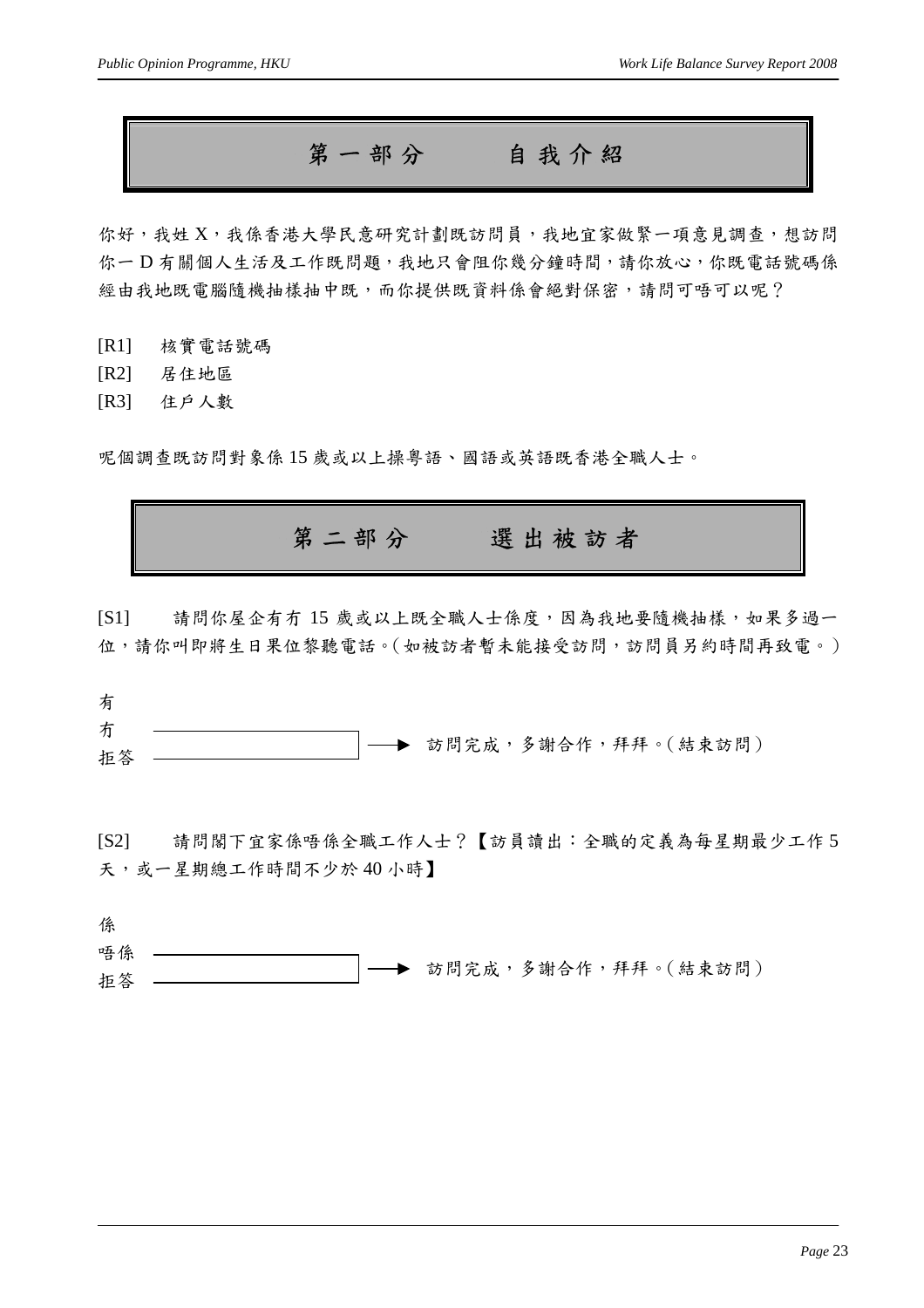# 第三部分意見部分

- *I.* 被訪者的生活及工作模式
- [Q1] 就以你上個月既全職工作為例,你平均每個星期實際工作咗幾多個鐘頭?

\_\_\_\_\_\_\_\_ 小時 (入實數) 唔知/難講 拒答

[Q2] 就以上個月為例,你每個星期實際有幾多個鐘頭參與個人或私人既活動,好似同朋 友聚會或者參加一D 閒餘活動, 例如運動以及旅行?

\_\_\_\_\_\_\_\_ 小時 (入實數) 唔知/難講 拒答

[Q3] 對你黎講,你覺得最理想但合乎現實既工作同埋私人活動既時間分配比例應該係點 樣?時間分配必須是一個合乎現實既比例,以及扣除瞓覺時間。(比例相加必須等如 100%)

\_\_\_\_\_\_%工作及\_\_\_\_\_%私人活動 唔知/難講 拒答

- *II.* 生活及工作平衡所面對的問題及理想解決方法
- [Q4] 請用 0-10 分評價一下你自己,達到最理想生活及工作平衡方面既邊個階段?0 分代 表現時情況非常差,10分代表已達到非常理想階段、5分代表一半半。

\_\_\_\_\_\_[入實數] 唔知/難講 拒答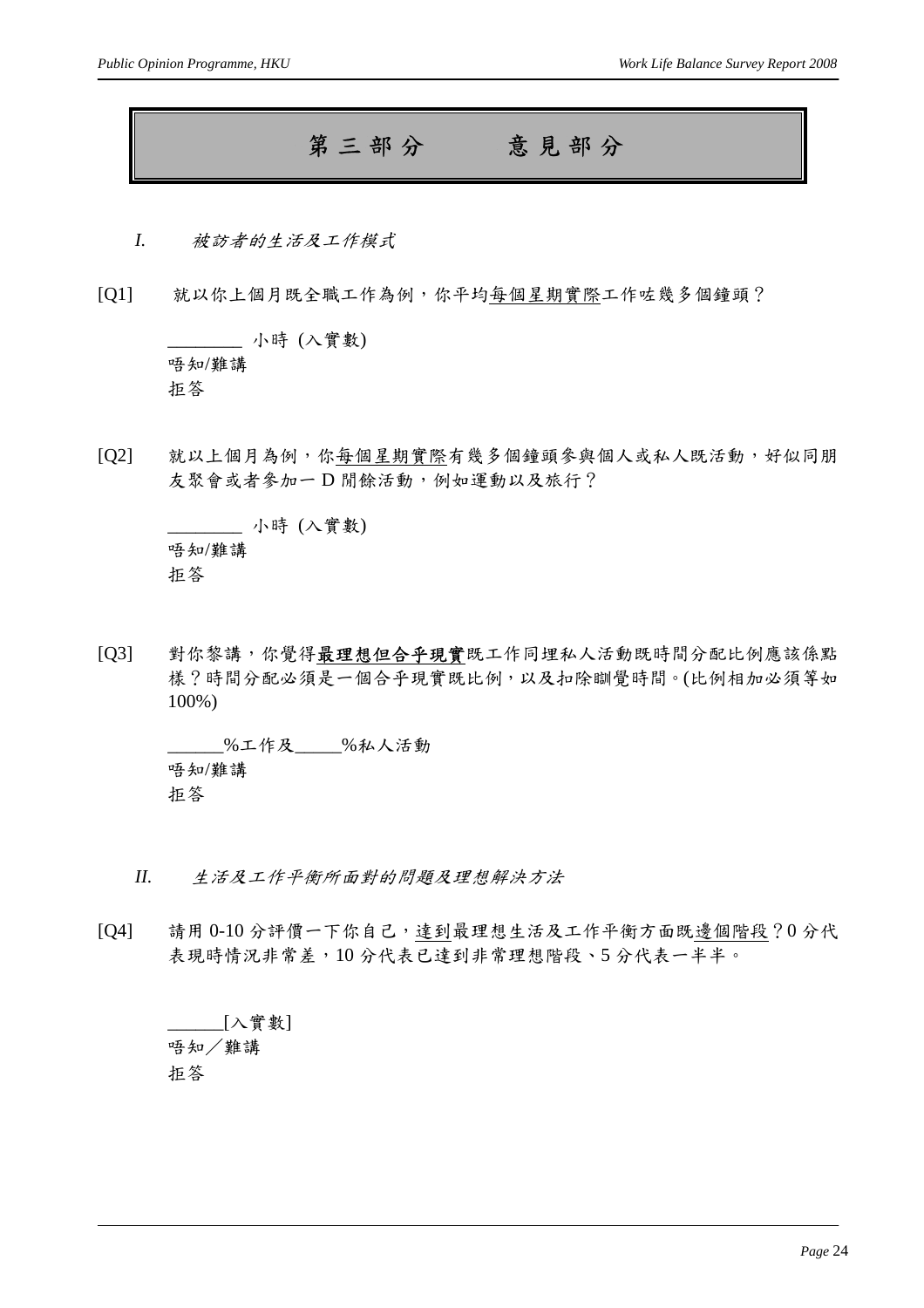[Q5] 你有冇試過因為生活及工作失去平衡而遇到以下既問題?【訪員依照電腦排序讀出 首 8 項答案,可選多項】(訪員讀出:我宜家會讀出一 D 答案,你可以選出多項)

因長時間工作而令生產力及工作質素嚴重下降 經常感到疲累,渴睡及極度疲倦 由於工作沉重,我很容易生病 我完全沒有私人時間進行閒餘活動或運動等 我的工作影響我和朋友的關係 我沒有足夠時間跟自己的伴侶或家人相聚 每次工作後我感到身心漰潰、抑鬱及氣餒 工作壓力導致失眠及冇胃口 以上全部沒有 唔知/難講 拒答

- [Q6] 你認為以下邊一項係對你達到生活及工作平衡既最大既障礙呢?【訪員依照電腦排 序讀出首10 項答案,只選一項】(訪員讀出:我宜家會讀出一D 答案,你只可以選 出一項)
	- 工作的穩定性 長時間的工作 工作時間沒有彈性 工作地點 上司的態度 同事壓力及競爭 公司人事變動 照顧幼兒/家人 運動及進修時間不足 經濟狀況/財富管理 我覺得沒有特別的障礙 其他 (請註明) 唔知/難講 拒答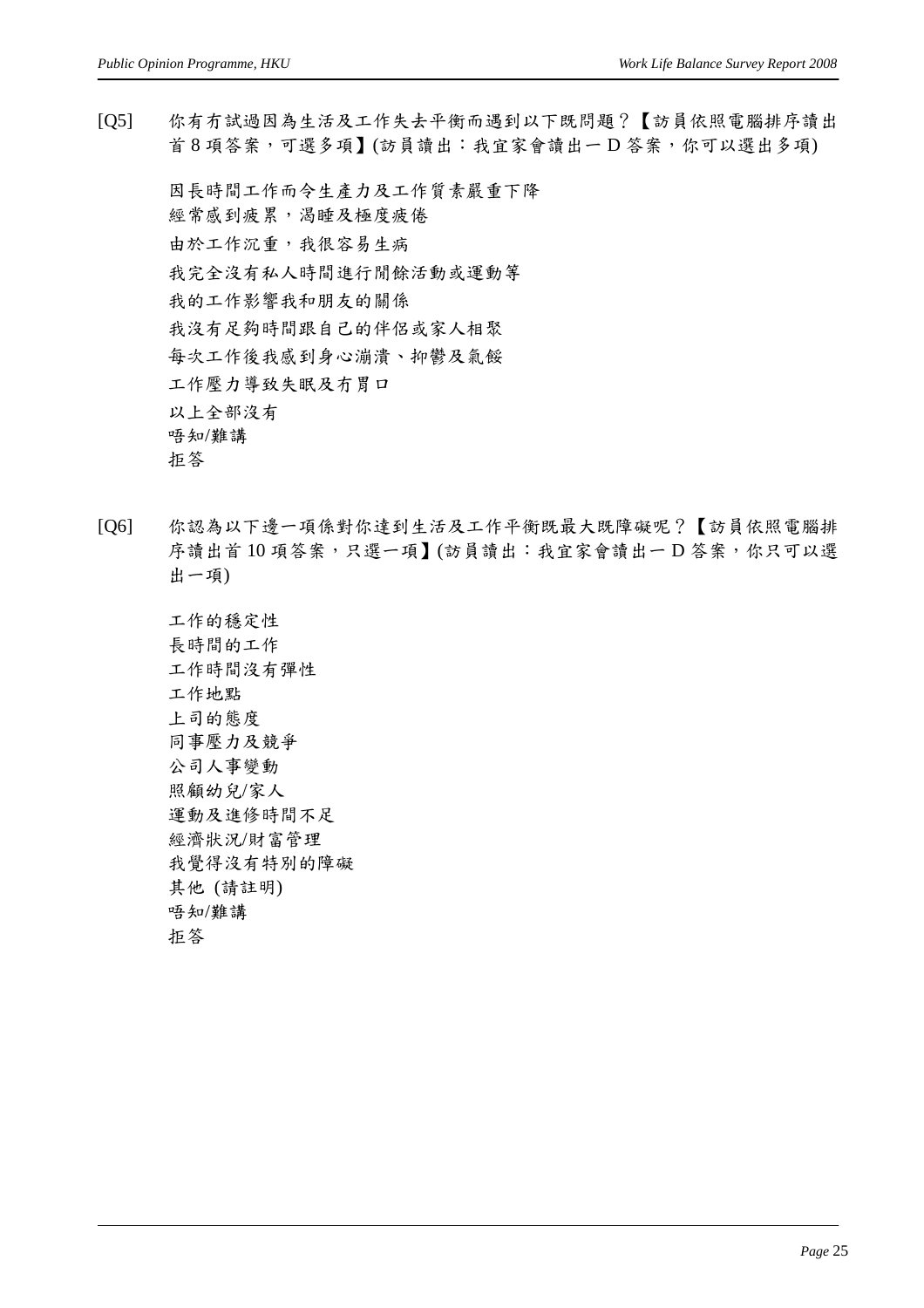[Q7] 為咗達到一個較佳既生活及工作平衡,你最希望得到以下邊一項工作既安排或者設 施?【訪員依照電腦排序讀出首 11 項答案,只選一項】(訪員讀出:我宜家會讀出 一 D 答案, 你只可以選出一項)

彈性上班時間

5 天工作週

間中可選擇在家工作

免費運動設施

托兒所/幼兒照顧服務

就業支援的服務(如情緒輔導計劃,壓力管理訓練)

男士產假

更長的女士產假 (現法例規定產假為 10 星期)

工作共享 (即由多於一位員工分擔同一個全職職位) 短暫休假/停薪留職

享有更多有薪假期 其他(請註明)

唔知/難講

拒答

[Q8] 以你公司/上司所付出既資源黎講,你覺得佢地有幾努力去提昇公司員工係生活及工 作既平衡?請用 0-10 分評價,0分代表完全冇付出任何努力、10分代表付出很多努 力、5 分代表一半半。

\_\_\_\_\_\_[入實數] 唔知/難講 拒答

[Q9] 你會唔會考慮辭職或者轉工以達到更好既生活及工作平衡?

會 唔會 唔知/難講 拒答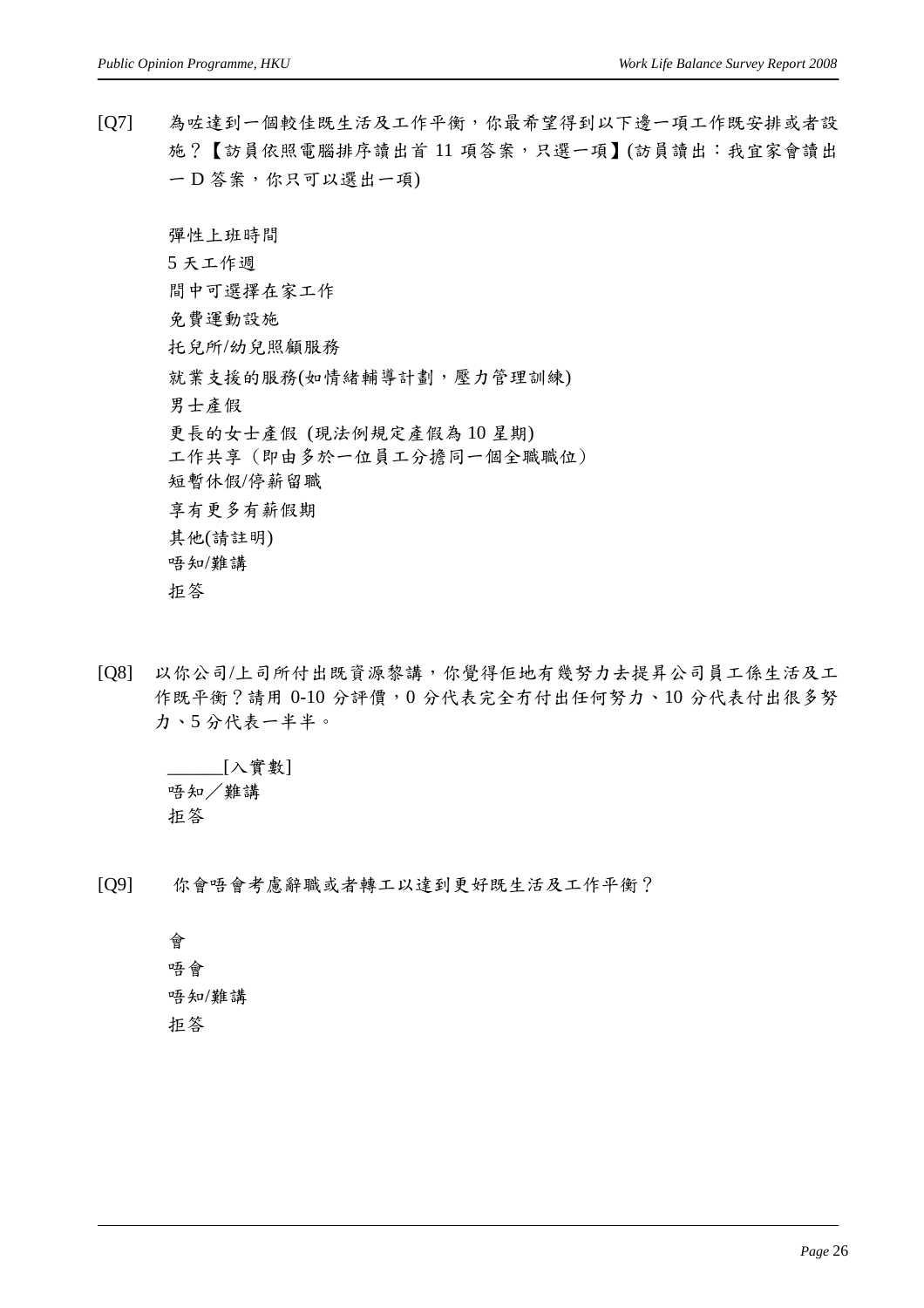[Q10] 你會唔會考慮離開香港以嘗試達到更好既生活及工作平衡?

會 唔會 唔知/難講 拒答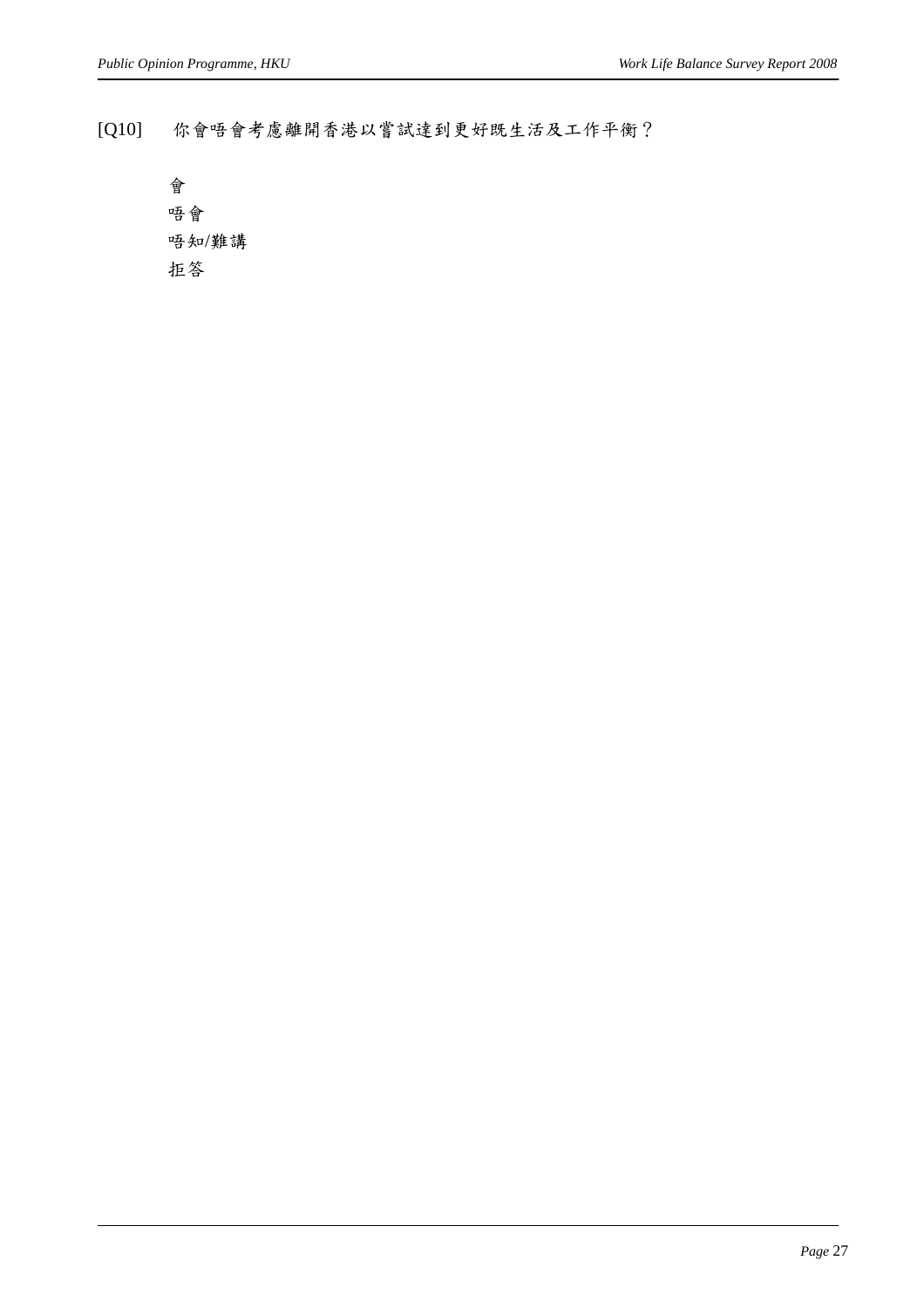# 第四部分個人資料

我想問你些少個人資料,方便分析。

[DM1] 性別

男

女

[DM2a] 年齡 (Age)

\_\_\_\_\_\_\_(準確數字)

唔肯講

[DM2b] 【只問不肯透露準確年齡被訪者】年齡 (範圍)[訪問員可讀出範圍]

15-19 歲

20-24 歲

25-29 歲

30-34 歲

35-39 歲

40-44 歲

45-49 歲

50-54 歲

55-59 歲

60 歲或以上

唔肯講

[DM3] 教育程度

小學或以下

中學

預科

專上非學位

專上學位

碩士學位

博士學位

拒答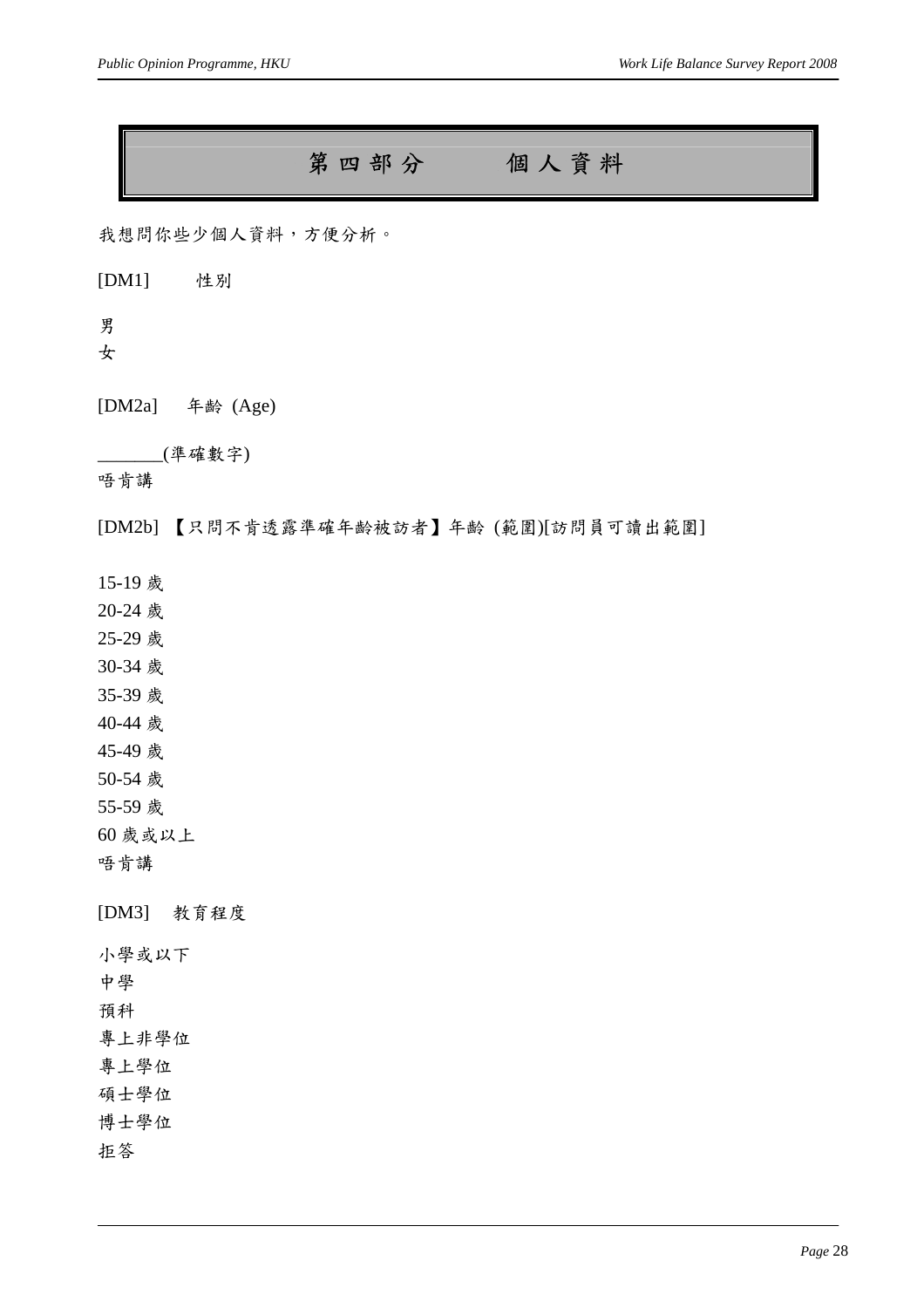[DM4] 職位(Pls refer to attached "occupation" sheet for detailed categorizations)

#### 白領*:*

專業人士/經理/行政人員 商人/東主 辦工室:技術白領人士 辦工室:非技術白領人士 藍領*:*  工廠/舖位/户外:技術藍領人士 工廠/舖位/户外:非技術藍領人士 拒答 [DM5] 行業

銀行及金融 商業服務 建造業 教育 電影/娛樂事業 政府/公共事務 出入口貿易 資訊科技 保險 法律、會計、專業資訊服務 製造業 傳媒 醫療、衞生及福利 石油及能源 其他個人服務 房地產 食肆/酒店 通訊業 運輸 倉務 批發/零售 其他(請註明) 拒答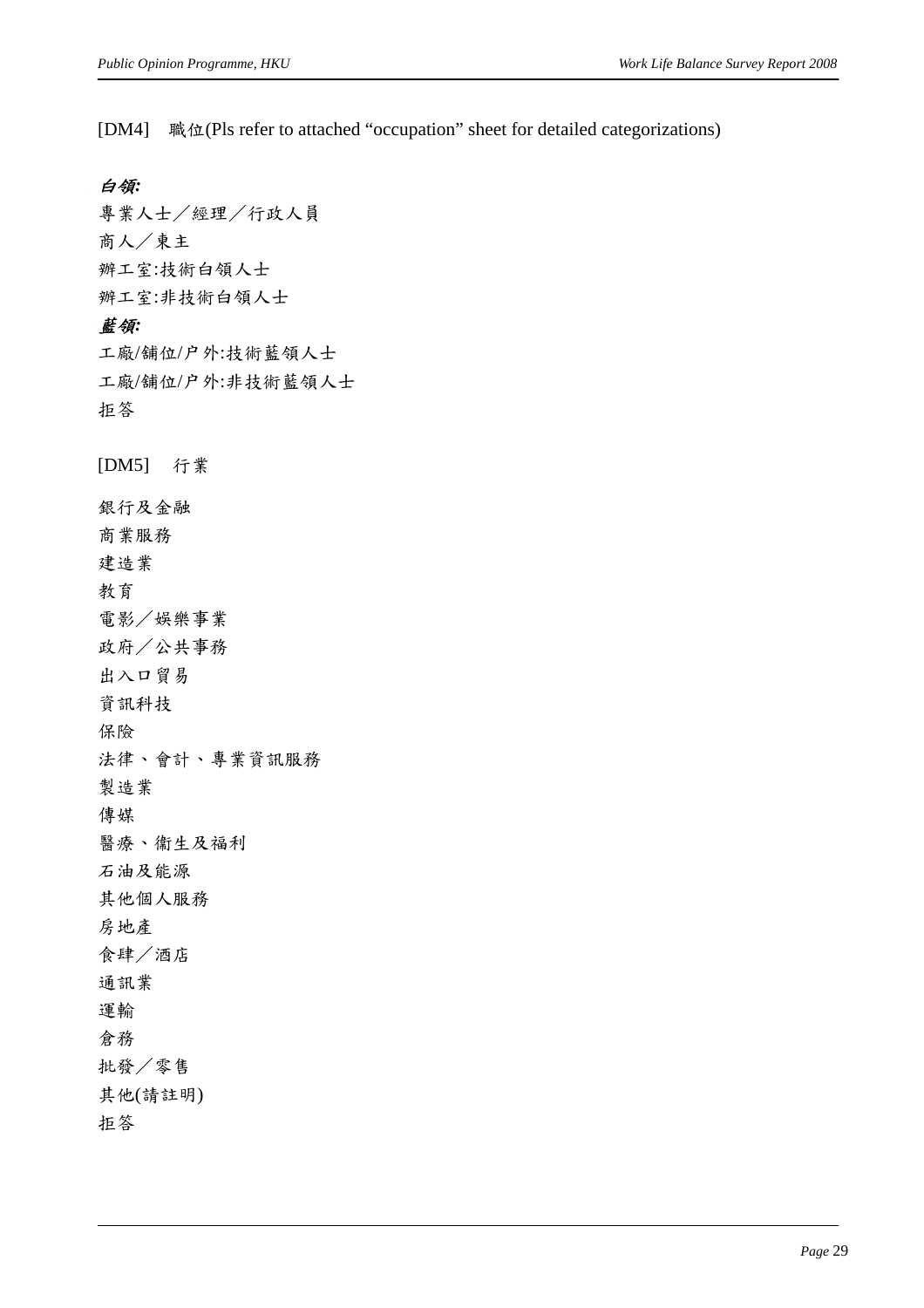[DM6] 請問你的個人每個月的平均收入大約是....?(包括花紅)

HK\$ 10,000或以下 HK\$ 10,001∼20,000 HK\$ 20,001∼30,000 HK\$ 30,001∼40,000 HK\$ 40,001∼50,000 HK\$ 50,001或以上 拒答

問卷已經完成,多謝你接受訪問。如果你對呢個訪問有任何疑問,可以打熱線電話 XXXX-XXXX 同我地既督導員潘小姐聯絡,或者係辦公時間打 XXXX-XXXX 向香港大 學操守委員會查詢今次訪問既真確性同埋核對我既身分。拜拜!

\*\*\*\*\*問卷完 \*\*\*\*\*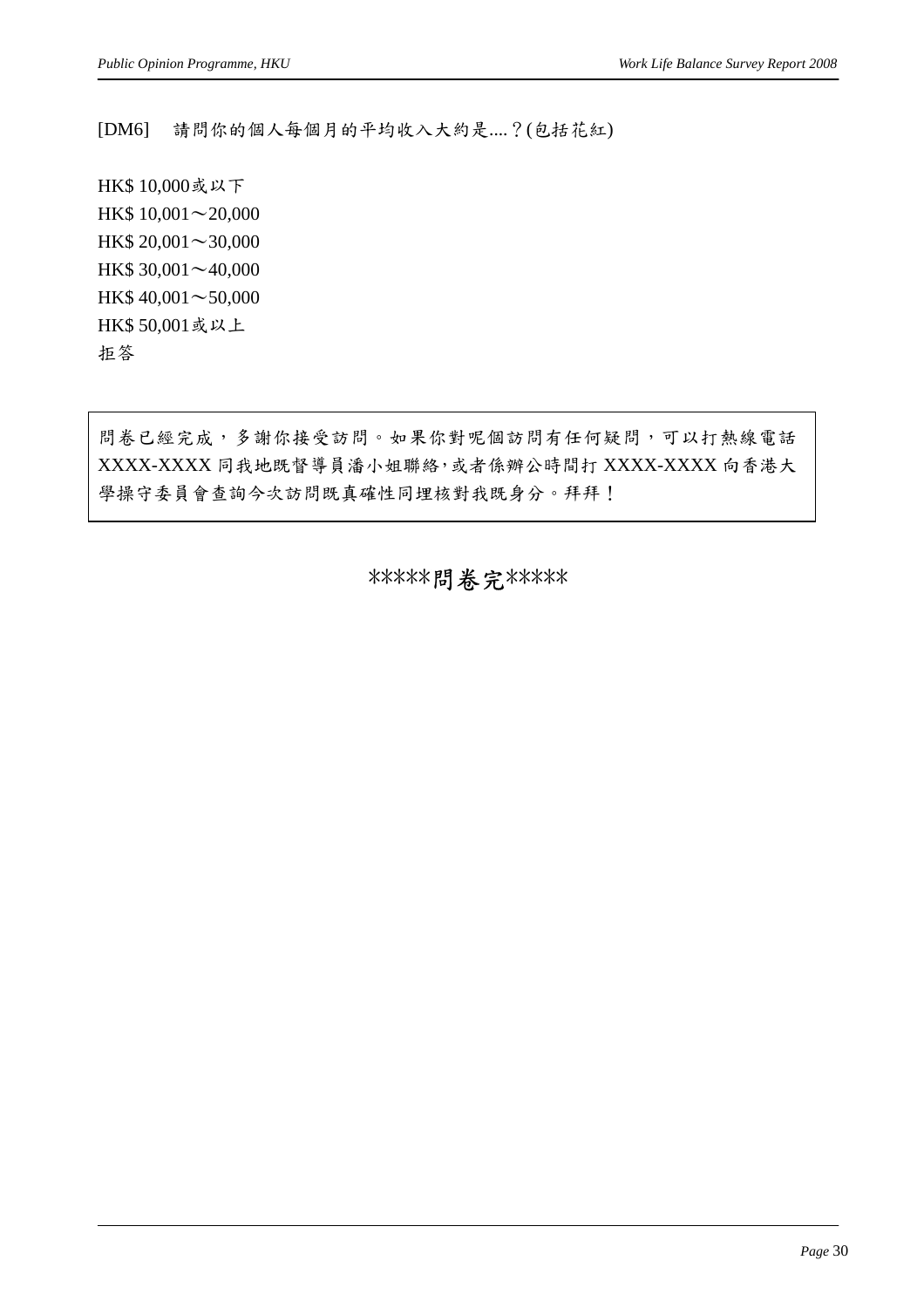# **Appendix 2**

# **Definition of Occupation Categories**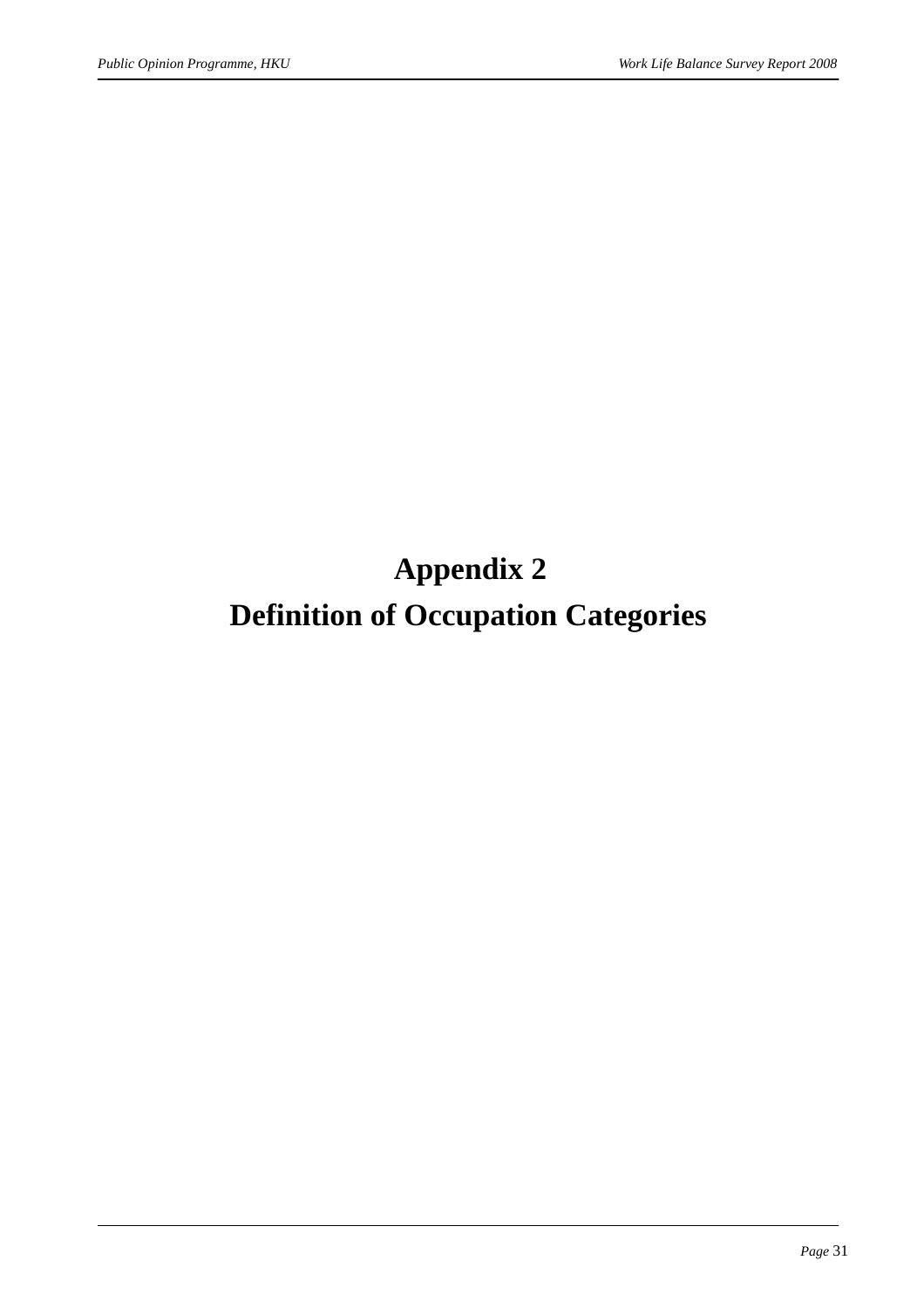### **Definition of Occupation Categories:**

### *Working:*

### **Prof (Professional)/ Mgr (Manager)/ Exec (Executive)** 專業人士/經理/行政人員

- company directors and managers
- members of recognised professions/ university and secondary school teachers
- administrative and executive officers in the civil service
- gazetted officers in the uniformed services
- editors/ journalists
- technologists
- artists/ actors/ musicians/ designers

### **Trad (Trader)/ Prop (Proprietor)** 商人/東主

- self-employed merchants
- owners of shops and other properties

### **Office: skilled** 技術白領人士

- office supervisors
- secretaries
- nurses
- kindergarten and primary school teachers/ private tutors
- inspectors and sergeants in public services
- reporters
- models
- singers
- sales representatives
- auditing, account and surveyor clerks

### **Office: unskilled** 非技術白領人士

- general clerks
- receptionists
- typists

### **Factory/Shop/Outdoor : skilled** 技術藍領人士

- factory supervisors
- carpenters
- cooks
- drivers
- foremen